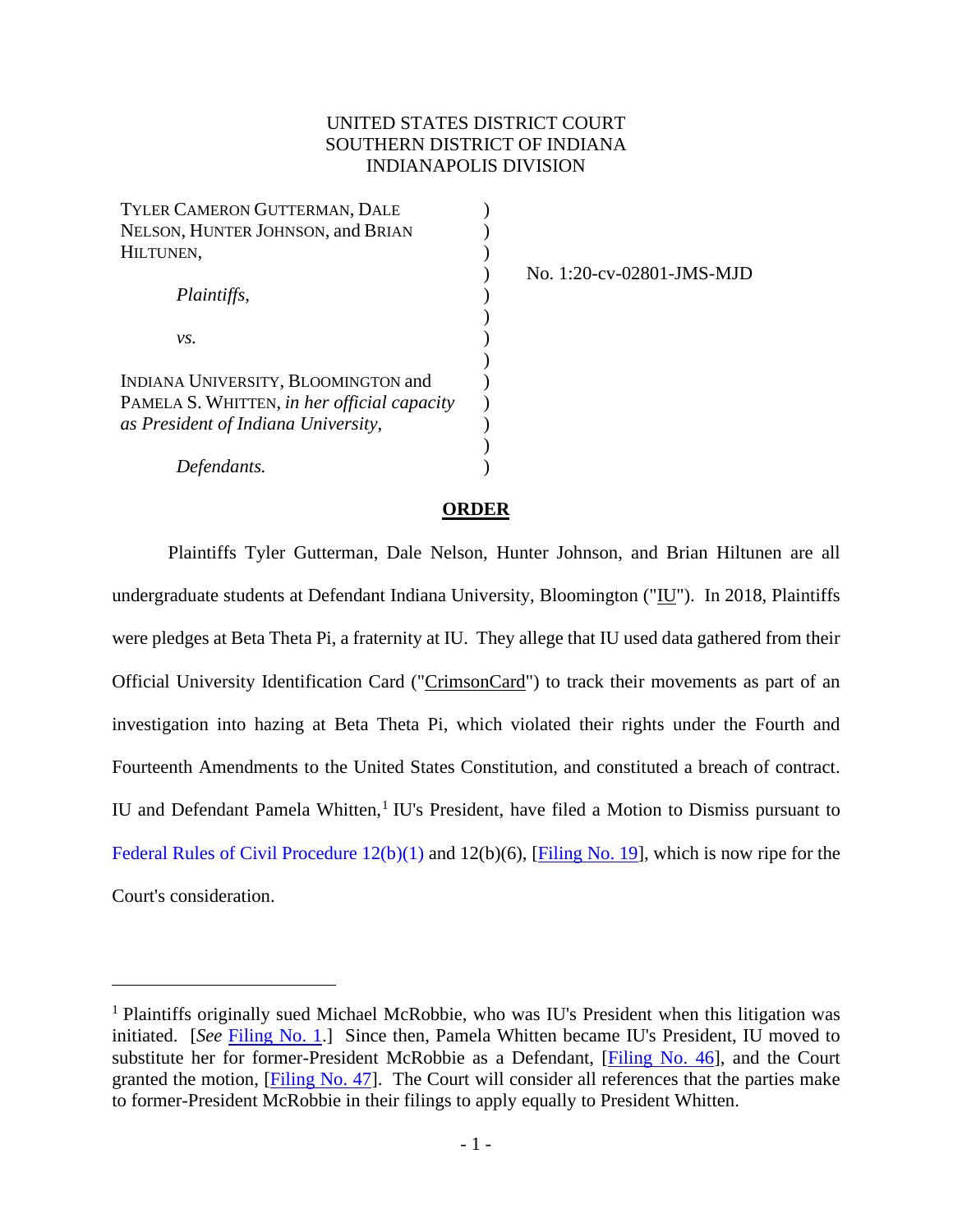#### **I. STANDARD OF REVIEW**

Rule  $12(b)(1)$  "allows a party to move to dismiss a claim for lack of subject matter jurisdiction." *[Hallinan v. Fraternal Order of Police of Chicago Lodge No. 7](https://www.westlaw.com/Document/Idc7a47ba617611de9988d233d23fe599/View/FullText.html?transitionType=Default&contextData=(sc.Default)&VR=3.0&RS=da3.0&fragmentIdentifier=co_pp_sp_506_820)*, 570 F.3d 811, 820 [\(7th Cir. 2009\).](https://www.westlaw.com/Document/Idc7a47ba617611de9988d233d23fe599/View/FullText.html?transitionType=Default&contextData=(sc.Default)&VR=3.0&RS=da3.0&fragmentIdentifier=co_pp_sp_506_820) When deciding a motion to dismiss under Rule  $12(b)(1)$ , the Court accepts the allegations in the plaintiff's complaint as true and draws all reasonable inferences in the plaintiff's favor. *Long v. Shorebank Dev. Corp*[., 182 F.3d 548, 554 \(7th Cir. 1999\).](https://www.westlaw.com/Document/I14e76dd594ab11d9a707f4371c9c34f0/View/FullText.html?transitionType=Default&contextData=(sc.Default)&VR=3.0&RS=da3.0&fragmentIdentifier=co_pp_sp_506_554) The burden is on the plaintiff to prove, by a preponderance of the evidence, that subject matter jurisdiction exists for his or her claims. *See Lee v. City of Chicago*[, 330 F.3d 456, 468 \(7th Cir. 2003\).](https://www.westlaw.com/Document/I15f37ef989dc11d9b6ea9f5a173c4523/View/FullText.html?transitionType=Default&contextData=(sc.Default)&VR=3.0&RS=da3.0&fragmentIdentifier=co_pp_sp_506_468)

Under Rule 12(b)(6), a party may move to dismiss a claim that does not state a right to relief. The Federal Rules of Civil Procedure require that a complaint provide the defendant with "fair notice of what the…claim is and the grounds upon which it rests." *[Erickson v. Pardus](https://www.westlaw.com/Document/I71a59acb125911dc962ef0ed15906072/View/FullText.html?transitionType=Default&contextData=(sc.Default)&VR=3.0&RS=da3.0&fragmentIdentifier=co_pp_sp_780_93)*, 551 [U.S. 89, 93](https://www.westlaw.com/Document/I71a59acb125911dc962ef0ed15906072/View/FullText.html?transitionType=Default&contextData=(sc.Default)&VR=3.0&RS=da3.0&fragmentIdentifier=co_pp_sp_780_93) (2007) (quotation and citation omitted). In reviewing the sufficiency of a complaint, the Court must accept all well-pled facts as true and draw all permissible inferences in favor of the plaintiff. *See [Active Disposal Inc. v. City of Darien](https://www.westlaw.com/Document/Ic45182d94e3e11e0a982f2e73586a872/View/FullText.html?transitionType=Default&contextData=(sc.Default)&VR=3.0&RS=da3.0&fragmentIdentifier=co_pp_sp_506_886)*, 635 F.3d 883, 886 (7th Cir. 2011). A [Rule](https://www.westlaw.com/Document/N96C8CD1043A111DC8D9EC9ECEEDEF2EE/View/FullText.html?transitionType=Default&contextData=(sc.Default)&VR=3.0&RS=da3.0)  [12\(b\)\(6\)](https://www.westlaw.com/Document/N96C8CD1043A111DC8D9EC9ECEEDEF2EE/View/FullText.html?transitionType=Default&contextData=(sc.Default)&VR=3.0&RS=da3.0) motion to dismiss asks whether the complaint "contain[s] sufficient factual matter, accepted as true, to 'state a claim to relief that is plausible on its face.'" *[Ashcroft v. Iqbal](https://www.westlaw.com/Document/I90623386439011de8bf6cd8525c41437/View/FullText.html?transitionType=Default&contextData=(sc.Default)&VR=3.0&RS=da3.0&fragmentIdentifier=co_pp_sp_780_678)*, 556 U.S. [662, 678 \(2009\)](https://www.westlaw.com/Document/I90623386439011de8bf6cd8525c41437/View/FullText.html?transitionType=Default&contextData=(sc.Default)&VR=3.0&RS=da3.0&fragmentIdentifier=co_pp_sp_780_678) (quoting *Twombly*[, 550 U.S. at 570\)](https://www.westlaw.com/Document/Ib53eb62e07a011dcb035bac3a32ef289/View/FullText.html?transitionType=Default&contextData=(sc.Default)&VR=3.0&RS=da3.0&fragmentIdentifier=co_pp_sp_780_570). The Court will not accept legal conclusions or conclusory allegations as sufficient to state a claim for relief. *Se[e McCauley v. City of Chicago](https://www.westlaw.com/Document/Ie43c9a6ffb2a11e0bc27967e57e99458/View/FullText.html?transitionType=Default&contextData=(sc.Default)&VR=3.0&RS=da3.0&fragmentIdentifier=co_pp_sp_506_617)*, [671 F.3d 611, 617 \(7th Cir. 2011\).](https://www.westlaw.com/Document/Ie43c9a6ffb2a11e0bc27967e57e99458/View/FullText.html?transitionType=Default&contextData=(sc.Default)&VR=3.0&RS=da3.0&fragmentIdentifier=co_pp_sp_506_617) Factual allegations must plausibly state an entitlement to relief "to a degree that rises above the speculative level." *Munson v. Gaetz*, 673 F.3d [630, 633 \(7th Cir.](https://www.westlaw.com/Document/I84dde09969eb11e1be29b2facdefeebe/View/FullText.html?transitionType=Default&contextData=(sc.Default)&VR=3.0&RS=da3.0&fragmentIdentifier=co_pp_sp_506_633)  [2012\).](https://www.westlaw.com/Document/I84dde09969eb11e1be29b2facdefeebe/View/FullText.html?transitionType=Default&contextData=(sc.Default)&VR=3.0&RS=da3.0&fragmentIdentifier=co_pp_sp_506_633) This plausibility determination is "a context-specific task that requires the reviewing court to draw on its judicial experience and common sense." *[Id.](https://www.westlaw.com/Document/I84dde09969eb11e1be29b2facdefeebe/View/FullText.html?transitionType=Default&contextData=(sc.Default)&VR=3.0&RS=da3.0)*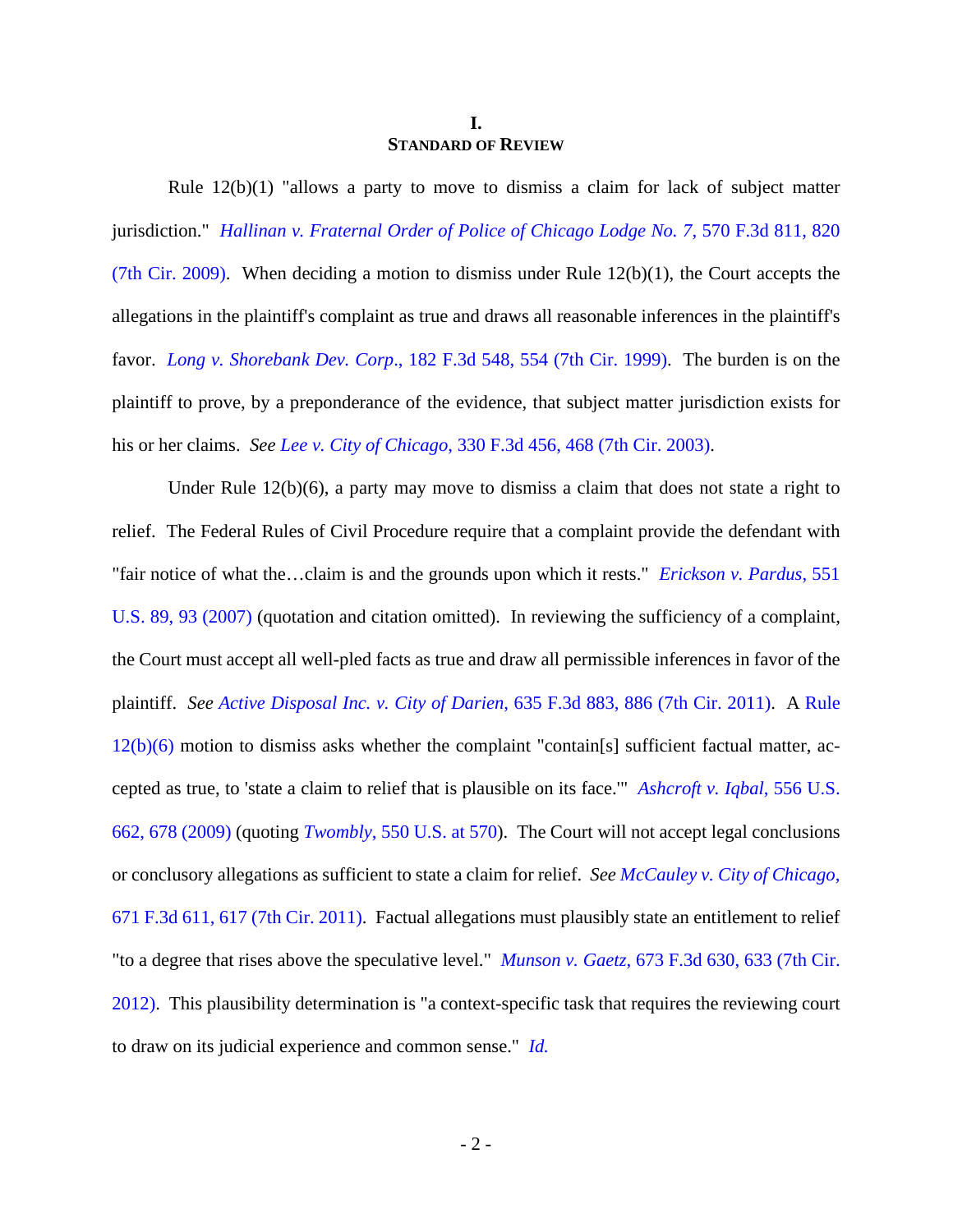#### **II. BACKGROUND**

The following factual allegations are taken from the Complaint, and are accepted as true solely for the purpose of this Order.

# **A. Plaintiffs' Membership in Beta Theta Pi**

Plaintiffs are undergraduate students at IU and in the fall of 2018, they were all freshmen completing their first semester of study. [\[Filing No. 1 at 3.](https://ecf.insd.uscourts.gov/doc1/07318261820?page=3)] As freshmen, Plaintiffs chose to take part in IU's campus traditions and activities, including IU's Greek life. [\[Filing No. 1 at 3.](https://ecf.insd.uscourts.gov/doc1/07318261820?page=3)] Plaintiffs all chose to pledge the same fraternity, Beta Theta Pi. [\[Filing No.](https://ecf.insd.uscourts.gov/doc1/07318261820?page=3) 1 at 3.]

#### **B. CrimsonCards and Swipe Data**

Plaintiffs were required to carry their CrimsonCard as a condition of their attendance at IU, and IU retains historical records of CrimsonCard usage. [\[Filing No. 1 at 4.](https://ecf.insd.uscourts.gov/doc1/07318261820?page=4)] IU's records track every time a student "swipes" their CrimsonCard to gain access to a university building or to use a university facility ("Swipe Data"). [\[Filing No. 1 at 4.](https://ecf.insd.uscourts.gov/doc1/07318261820?page=4)] IU's website explains: "CrimsonCard is much more than a photo ID. It's a print release card, keycard to authorized university buildings, library card, and if you're enrolled in a dining service plan, it's your meal ticket." [Filing No. 1 at

[4.](https://ecf.insd.uscourts.gov/doc1/07318261820?page=4)]

The back of the CrimsonCard provides:

# **INDIANA UNIVERSITY**

If found, please contact: (317) 274-0400

Manage your account online: crimsoncard.iu.edu

Use of this card constitutes acceptance of the CrimsonCard terms and conditions. This card is the property of Indiana University and is intended for use only by Indiana University and its affiliates. Unauthorized use, lending, or tampering with the card warrants confiscation and/or disciplinary action.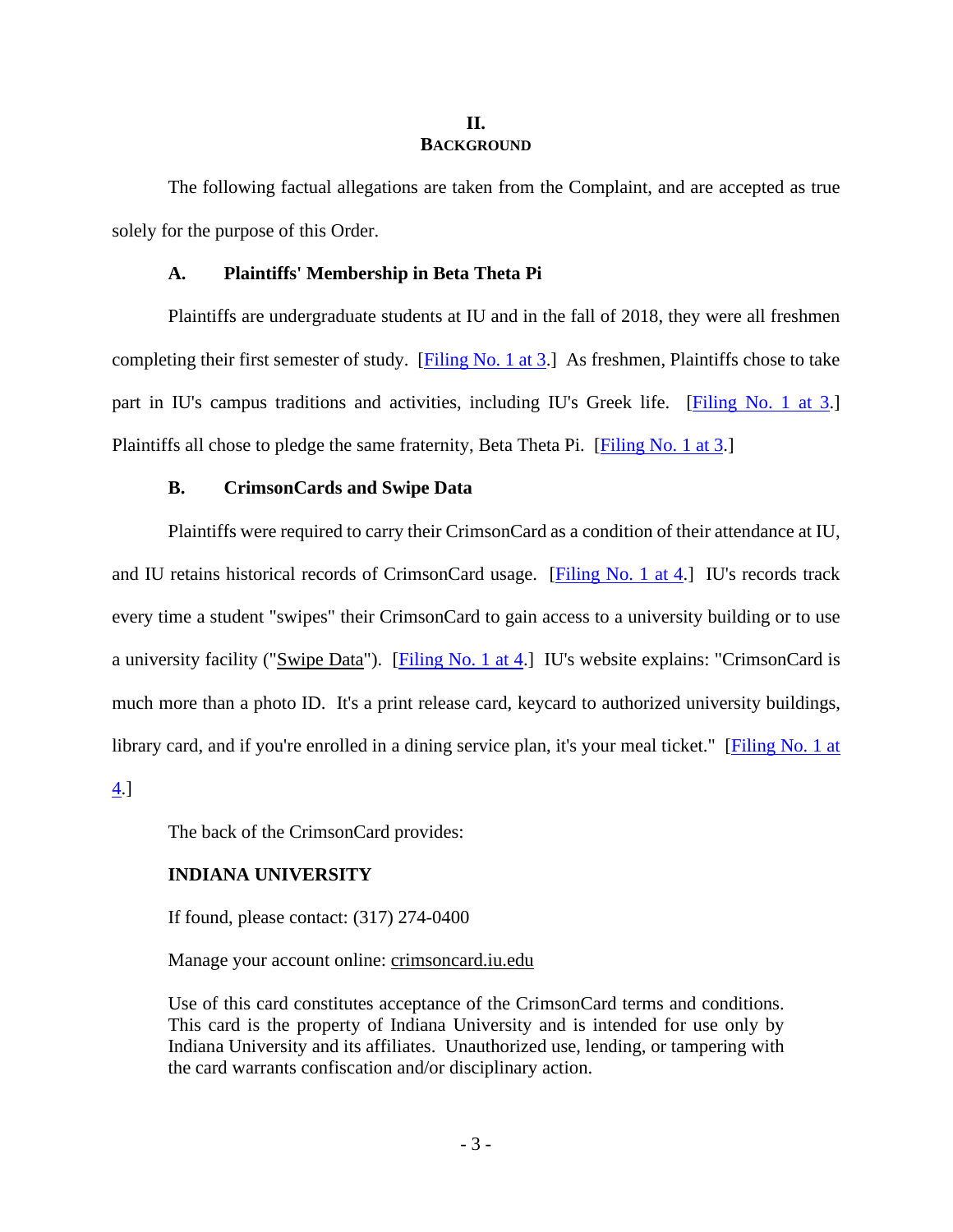# [Filing No. [2](#page-3-0)0 at  $11$ .]<sup>2</sup>

The CrimsonCard Terms and Conditions provide as follows:

The CrimsonCard…is issued by [IU] to its students and employees, and others associated with [IU], to verify their identity and manage access to [IU] services and facilities.

The Card also functions as a stored value card, and is associated with an account, the "CrimsonAccount – CrimsonCash."

\* \* \*

This Agreement is entered into between [IU] and each student….

In exchange for being issued a Card, Cardholder agrees to abide by the *Official University Identification Card Policy* (available on the University Policies website at http://policies.iu.edu) (the "Policy") and to the following terms and conditions:

\* \* \*

## **Use and Ownership**

Cardholder understands and agrees that the Card is the property of [IU].

\* \* \*

### **Damaged, Lost, Stolen, Misused or Expired Cards**

Cardholder is responsible for care and protection of the Card. If the magnetic stripe, or any of the technology contained in or on the card, is damaged and becomes

<span id="page-3-0"></span> $2$  Defendants have included a photo of the back of the Crimson Card in their brief in support of their Motion to Dismiss, and have attached the CrimsonCard Terms and Conditions, IU's Official University Identification Card Policy (UA-13), and IU's Management of Institutional Data Policy (DM-01) to their brief. [\[Filing No. 20 at 11;](https://ecf.insd.uscourts.gov/doc1/07318468858?page=11) [Filing No. 20-1;](https://ecf.insd.uscourts.gov/doc1/07318468859) [Filing No. 20-2;](https://ecf.insd.uscourts.gov/doc1/07318468860) [Filing No. 20-3.](https://ecf.insd.uscourts.gov/doc1/07318468861)] When reviewing a motion to dismiss, the Court considers only the factual allegations of the complaint and any reasonable inferences; however, the Court may also consider any documents to which the complaint refers and that are central to the plaintiff's claims. *Adams v. City of Indianapolis*[, 742 F.3d 720, 729 \(7th Cir. 2014\).](https://www.westlaw.com/Document/I94ebb8a38db511e3a659df62eba144e8/View/FullText.html?transitionType=Default&contextData=(sc.Default)&VR=3.0&RS=da3.0&fragmentIdentifier=co_pp_sp_506_729) Here, Plaintiffs refer to the CrimsonCard and all of the documents that Defendants attach to their Motion to Dismiss, and the Court finds that the CrimsonCard and those documents are central to Plaintiffs' claims. Consequently, the Court may consider the CrimsonCard, the CrimsonCard Terms and Conditions, IU's Official University Identification Card Policy (UA-13), and IU's Management of Institutional Data Policy (DM-01) in connection with Defendants' Motion to Dismiss.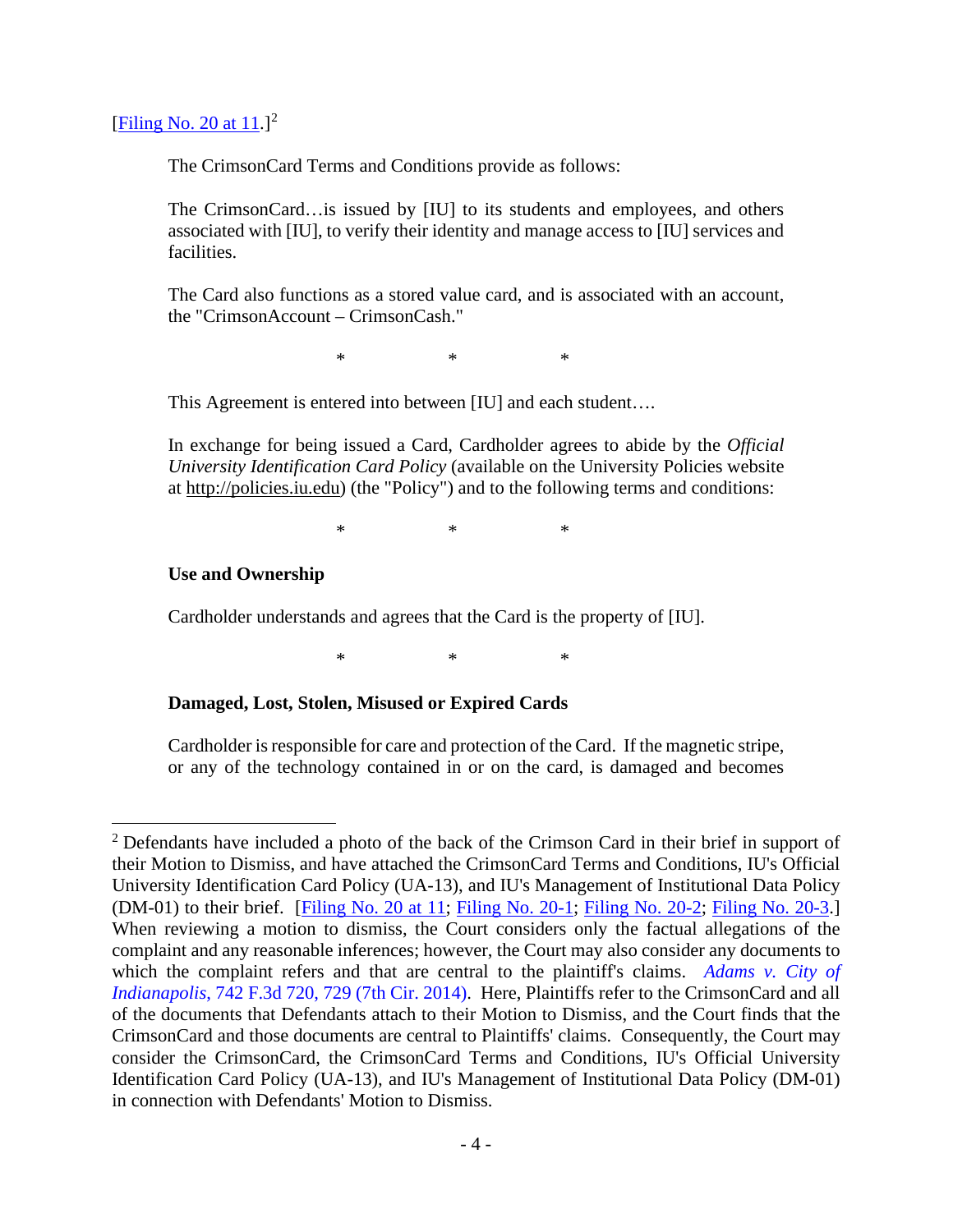unreadable by any Card reader or terminal, Cardholder is required to obtain a replacement of the Card at Cardholder's expense….

[\[Filing No. 20-1 at 2-3.](https://ecf.insd.uscourts.gov/doc1/07318468859?page=2)]

IU's Official University Identification Card Policy (UA-13) provides:

# **Policy Statement**

[IU] issues Photo Identification Cards…to employees, students, and others associated with [IU] to verify their identity and manage their access to [IU] services and facilities.

The ID card will be used to verify the identity of the bearer of the card in [IU] facilities when such identification is needed to be present at those facilities or on [IU] grounds.

\* \* \*

# **Intended Use of the Official University Identification Card**

\* \* \*

2. The Official University Identification Card is intended for use as an electronic identification, validation, and authentication credential for authorized access to services and facilities. The Official University Identification Card is the property of the University and will be deactivated and/or invalidated by the University upon expiration of its intended use.

\* \* \*

4. The Official University Identification Card may be used to verify the identity of the bearer of the card while on University grounds.

[\[Filing No. 20-2 at 4-6.](https://ecf.insd.uscourts.gov/doc1/07318468860?page=4)]

IU's Management of Institutional Data Policy (DM-01) states:

# **Scope**

This policy applies to all users of [IU] information and information technology resources regardless of affiliation, and irrespective of whether these resources are accessed from on-campus or off-campus locations.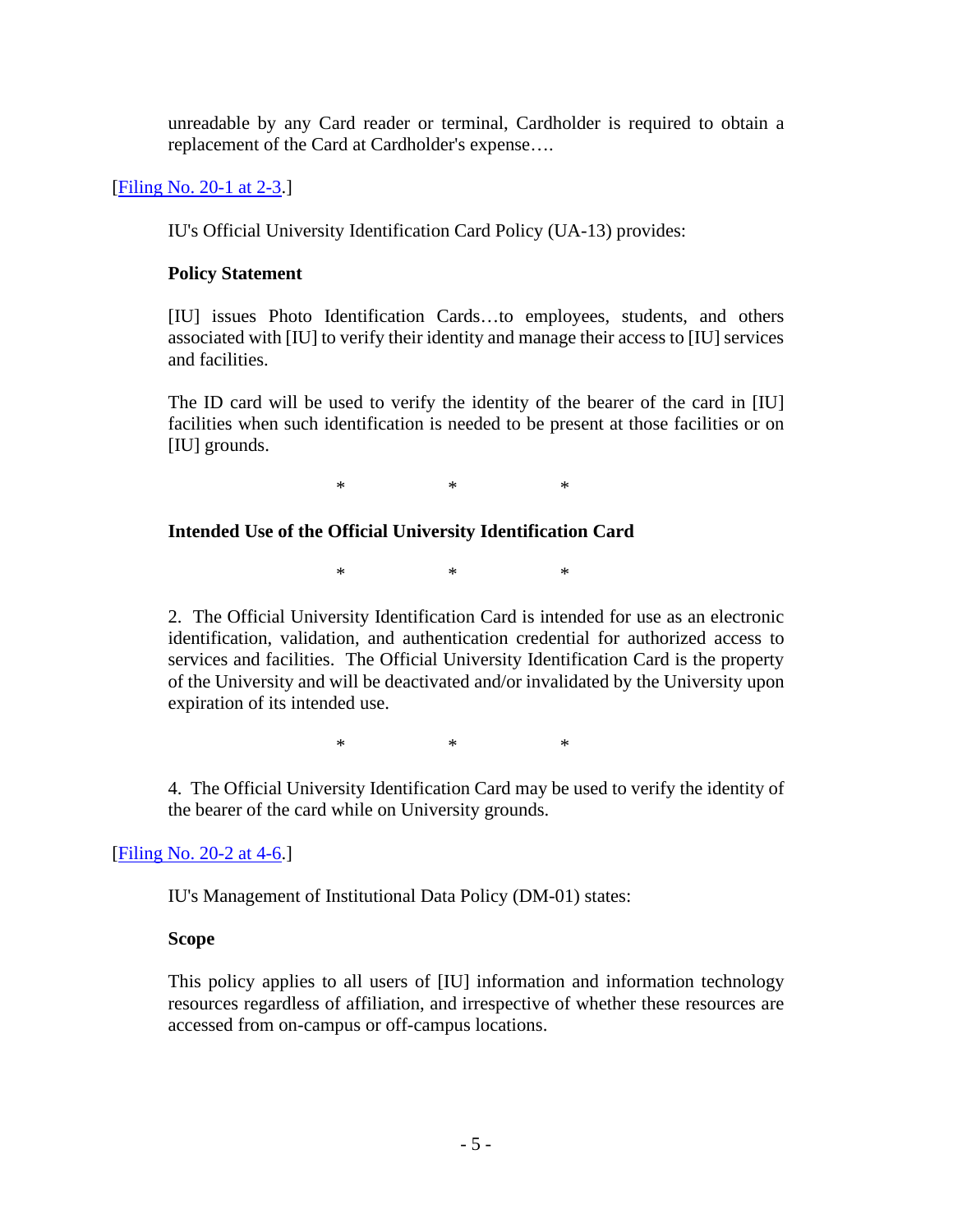This policy applies to all institutional data, and is to be followed by all those who capture data and manage administrative information systems using university assets.

#### **Policy Statement**

\* \* \*

The permission to access institutional data should be granted to all eligible employees and designated appointees of the university for all legitimate university purposes.

#### [\[Filing No. 20-3 at 4.](https://ecf.insd.uscourts.gov/doc1/07318468861?page=4)]

The Swipe Data includes the whole range of students' movements and activities, including access to dorm buildings, individual dorm rooms, elevators, and dorm building common areas. [\[Filing No. 1 at 5.](https://ecf.insd.uscourts.gov/doc1/07318261820?page=5)] The Swipe Data also reflects students' movements around campus, including checking out library books, accessing academic buildings, accessing parking garages, using parking meters, purchasing meals at university dining halls, purchasing sodas and snacks from campus vending machines, using laundry machines, printing materials they need for class on university printers, and other daily activities. [\[Filing No. 1 at 5.](https://ecf.insd.uscourts.gov/doc1/07318261820?page=5)] The Swipe Data is not limited to campus facilities, as the CrimsonCard operates as a payment card at numerous businesses near campus, including restaurants, grocery stores, pharmacies, airport shuttles, tanning salons, and wellness centers. [\[Filing No. 1 at 6.](https://ecf.insd.uscourts.gov/doc1/07318261820?page=6)] The subject of a search of Swipe Data is not given "the opportunity to obtain precompliance review before a neutral decisionmaker." [\[Filing No. 1 at 6.](https://ecf.insd.uscourts.gov/doc1/07318261820?page=6)]

## **C. IU's Investigation Into Hazing at Beta Theta Pi**

During the fall 2018 semester, Beta Theta Pi was being investigated by IU for a suspected hazing incident. [\[Filing No. 1 at 3.](https://ecf.insd.uscourts.gov/doc1/07318261820?page=3)] As part of its investigation, IU officials accessed Plaintiffs' Swipe Data, which it retained for several months, to track Plaintiffs' movements. [Filing No. 1 at [3-4.](https://ecf.insd.uscourts.gov/doc1/07318261820?page=3)] Specifically, IU compared the Swipe Data associated with Plaintiffs to their testimony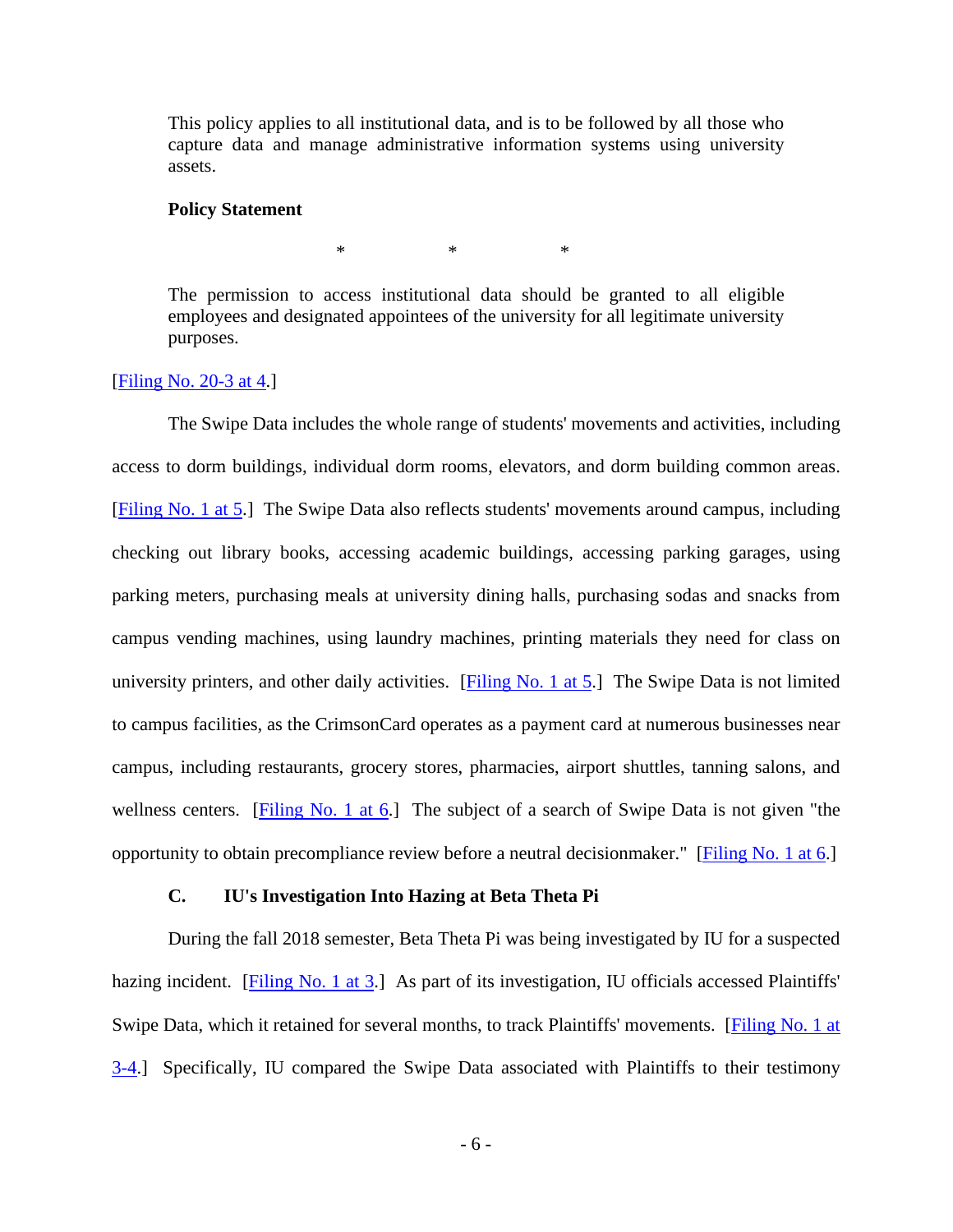regarding their whereabouts at the time of the incident.  $[Filing No. 1 at 4.]$  Plaintiffs had testified that they were in their dorm rooms at the time of the suspected hazing incident. [\[Filing No. 1 at](https://ecf.insd.uscourts.gov/doc1/07318261820?page=4)  [4.](https://ecf.insd.uscourts.gov/doc1/07318261820?page=4)] The investigation resulted in sanctions for Beta Theta Pi, but Plaintiffs were not found guilty of any wrongdoing. [\[Filing No. 1 at 4.](https://ecf.insd.uscourts.gov/doc1/07318261820?page=4)]

#### **D. The Lawsuit**

Plaintiff initiated this litigation on October 29, 2020, and set forth claims for: (1) violation of the right to be free of unreasonable searches under the Fourth and Fourteenth Amendments to the United States Constitution; (2) violation of the Fourth and Fourteenth Amendments to the United States Constitution because IU's use of Swipe Data does not provide an opportunity for students being searched to obtain "precompliance review from a neutral third party"; and (3) breach of contract. [\[Filing No. 1 at 10-12.](https://ecf.insd.uscourts.gov/doc1/07318261820?page=10)] Plaintiffs seek nominal damages, declaratory relief, and attorneys' fees and costs, and request that the Court enjoin IU from "further use of swipe data in investigations except where [IU] has obtained a warrant or can demonstrate exigent circumstances," and require IU to "expunge the investigation for which [IU] used swipe data of Plaintiffs from their permanent records, to the extent that Plaintiffs' records include information about such investigation." [\[Filing No. 1 at 13.](https://ecf.insd.uscourts.gov/doc1/07318261820?page=13)] IU and President Whitten have filed a Motion to Dismiss all of Plaintiffs' claims. [\[Filing No. 19.](https://ecf.insd.uscourts.gov/doc1/07318468841)]

#### **III. DISCUSSION**

### **A. Constitutional Claims**

Defendants argue in their Motion to Dismiss that Plaintiffs' constitutional claims are barred by Eleventh Amendment immunity (with the exception of their claim for prospective injunctive relief against President Whitten), and that their constitutional claims do not state claims for which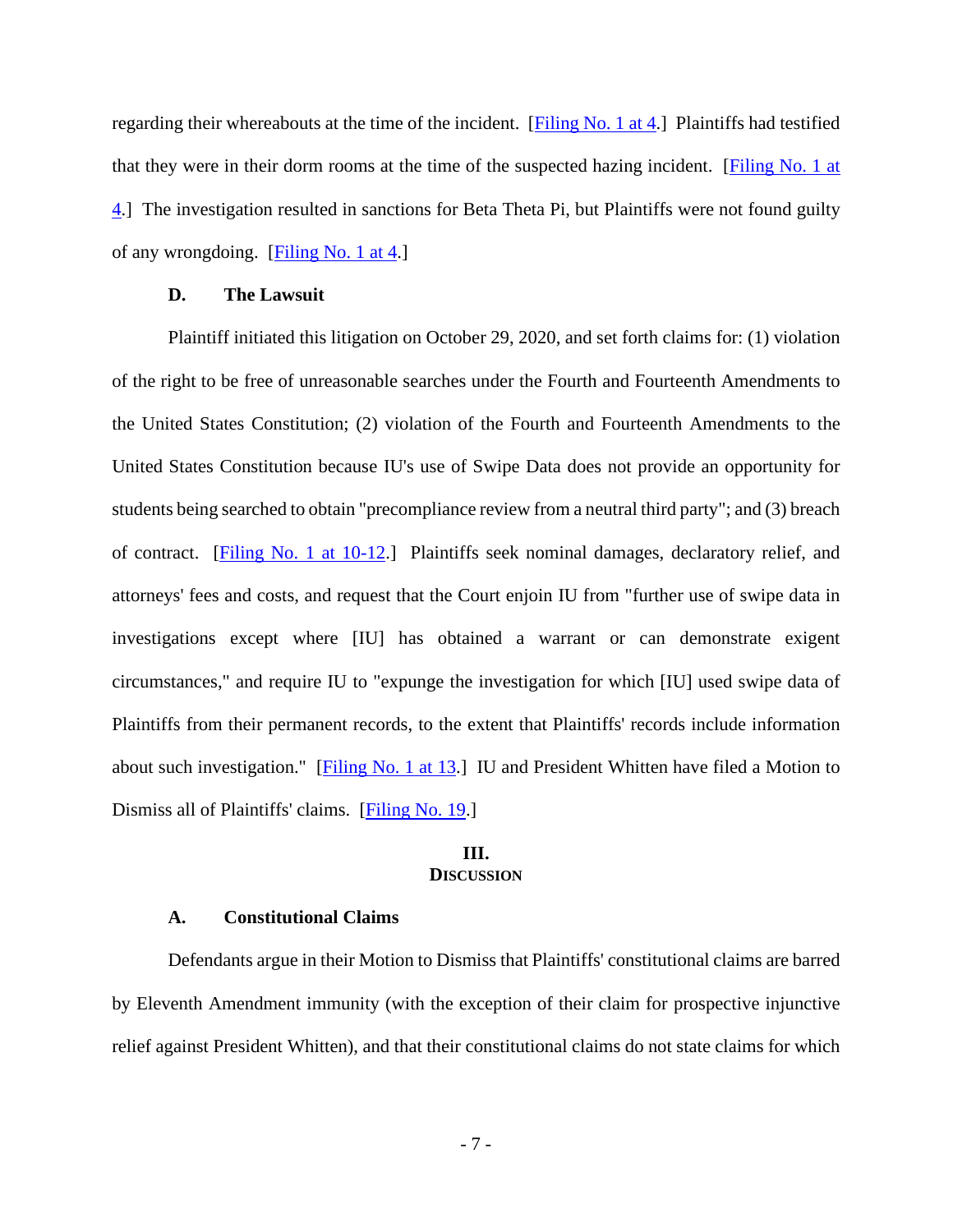relief can be granted because IU did not perform a search of their information, and because any search was reasonable in any event. The Court addresses each issue in turn.

# *1. Whether Defendants Are Immune From Liability Under the Eleventh Amendment*

In support of their Motion to Dismiss, Defendants argue that IU is entitled to sovereign immunity under the Eleventh Amendment because it has not waived that immunity or consented to this lawsuit. [\[Filing No. 20 at 6.](https://ecf.insd.uscourts.gov/doc1/07318468858?page=6)] Defendants also assert that President Whitten is entitled to Eleventh Amendment immunity for the constitutional claims against her in her official capacity that seek damages, but acknowledge that immunity does not shield her from Plaintiffs' constitutional claims for prospective injunctive relief. [\[Filing No. 20 at 7.](https://ecf.insd.uscourts.gov/doc1/07318468858?page=7)]

In their response, Plaintiffs argue that IU employees are state actors and can be sued under [42 U.S.C. §](https://www.westlaw.com/Document/NDFE80F60AFF711D8803AE0632FEDDFBF/View/FullText.html?transitionType=Default&contextData=(sc.Default)&VR=3.0&RS=da3.0) 1983 for violating the Fourth Amendment. [\[Filing No. 28 at 4.](https://ecf.insd.uscourts.gov/doc1/07318510715?page=4)] They then appear to concede that Eleventh Amendment immunity shields IU from their constitutional claims, and also shields President Whitten in her official capacity except in connection with their claims for prospective injunctive relief, but assert that to the extent they seek declaratory and injunctive relief, their constitutional claims are not barred by sovereign immunity. [\[Filing No. 28 at 4-5.](https://ecf.insd.uscourts.gov/doc1/07318510715?page=4)]

In their reply, Defendants contend that § 1983's enactment did not abrogate the State's Eleventh Amendment immunity and reiterate the arguments set forth in their opening brief. [\[Filing](https://ecf.insd.uscourts.gov/doc1/07318537498?page=3)  [No. 33 at 3-4.](https://ecf.insd.uscourts.gov/doc1/07318537498?page=3)]

Eleventh Amendment immunity bars suits against states and their agencies regardless of whether the relief sought is monetary damages or injunctive relief. *Seminole Tribe of Florida v*. *Florida*[, 517 U.S. 44, 58 \(1996\);](https://www.westlaw.com/Document/I96db6f309c4511d9bdd1cfdd544ca3a4/View/FullText.html?transitionType=Default&contextData=(sc.Default)&VR=3.0&RS=da3.0&fragmentIdentifier=co_pp_sp_780_58) *[Pennhurst State School &](https://www.westlaw.com/Document/Id4c623d19c1d11d991d0cc6b54f12d4d/View/FullText.html?transitionType=Default&contextData=(sc.Default)&VR=3.0&RS=da3.0&fragmentIdentifier=co_pp_sp_780_101) Hosp. v. Halderman*, 465 U.S. 89, 101- [02 \(1984\).](https://www.westlaw.com/Document/Id4c623d19c1d11d991d0cc6b54f12d4d/View/FullText.html?transitionType=Default&contextData=(sc.Default)&VR=3.0&RS=da3.0&fragmentIdentifier=co_pp_sp_780_101) The only exceptions to this rule are when a state has waived immunity by consenting to suit in federal court or Congress has abrogated the state's immunity "through a valid exercise of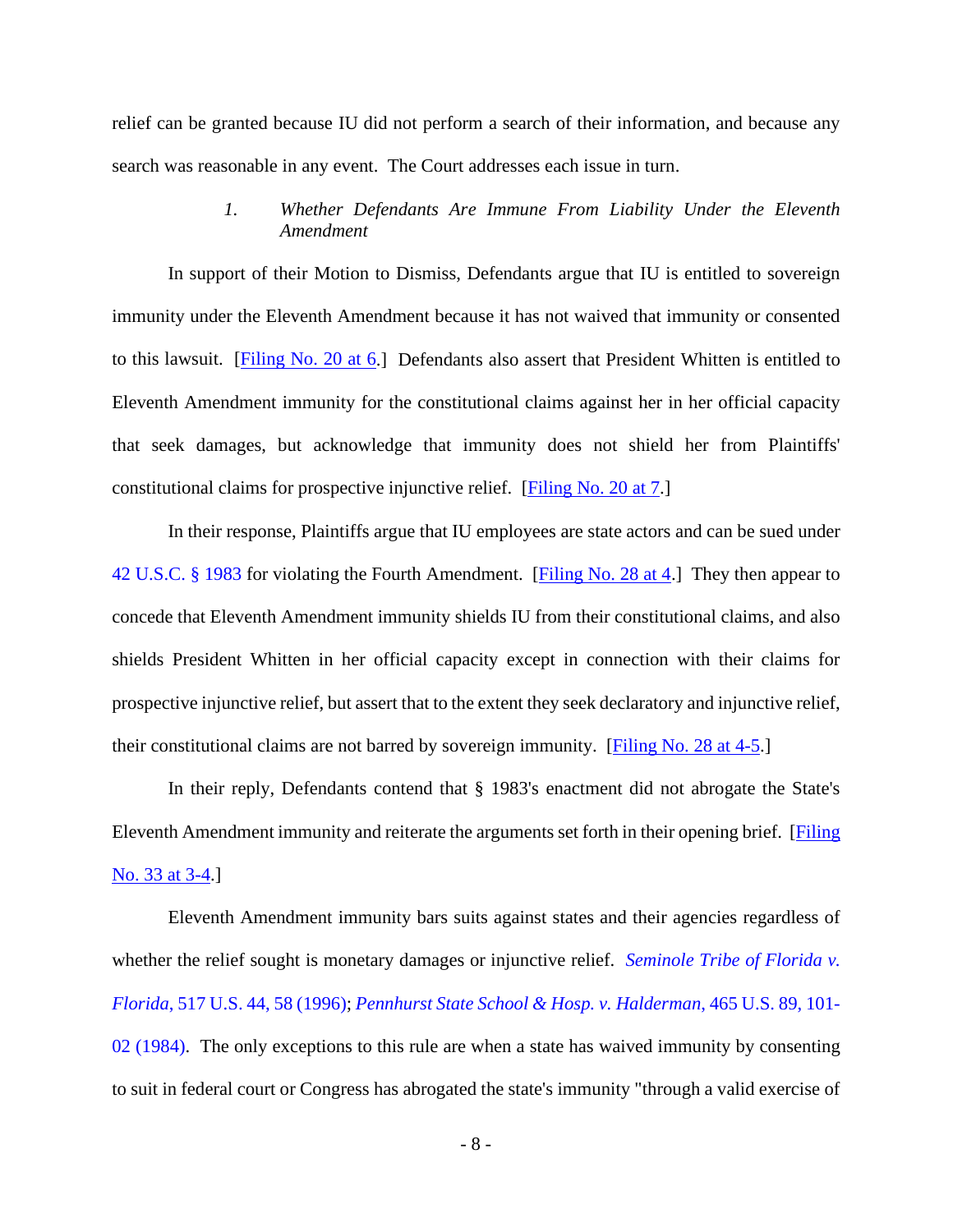its powers under recognized constitutional authority." *Ind. Prot. & Adv. [Servs. v. Ind. Fam.](https://www.westlaw.com/Document/I127b952d4e0b11dfa7ada84b8dc24cbf/View/FullText.html?transitionType=Default&contextData=(sc.Default)&VR=3.0&RS=da3.0&fragmentIdentifier=co_pp_sp_506_371) & Soc. Servs. Admin.*[, 603 F.3d 365, 371 \(7th Cir. 2010\).](https://www.westlaw.com/Document/I127b952d4e0b11dfa7ada84b8dc24cbf/View/FullText.html?transitionType=Default&contextData=(sc.Default)&VR=3.0&RS=da3.0&fragmentIdentifier=co_pp_sp_506_371)

IU is a state entity. *See* [Ind. Code §](https://www.westlaw.com/Document/N0455A970098711DCB1E0BB0459266805/View/FullText.html?transitionType=Default&contextData=(sc.Default)&VR=3.0&RS=da3.0) 21-20-2-1 ("Indiana University is recognized as the university of the state"); *Haynes v. Ind. Univ.*[, 902 F.3d 724, 731 \(7th Cir. 2018\)](https://www.westlaw.com/Document/I94fe4080b06b11e8a5d58a2c8dcb28b5/View/FullText.html?transitionType=Default&contextData=(sc.Default)&VR=3.0&RS=da3.0&fragmentIdentifier=co_pp_sp_506_731) ("[IU] and its Board of Trustees are state agencies for sovereign-immunity purposes") (citing *[Peirick v. Ind.](https://www.westlaw.com/Document/I72b96876aa6311dcb6a3a099756c05b7/View/FullText.html?transitionType=Default&contextData=(sc.Default)&VR=3.0&RS=da3.0&fragmentIdentifier=co_pp_sp_506_695)  [Univ.-Purdue Univ. Indianapolis Athletics Dep't](https://www.westlaw.com/Document/I72b96876aa6311dcb6a3a099756c05b7/View/FullText.html?transitionType=Default&contextData=(sc.Default)&VR=3.0&RS=da3.0&fragmentIdentifier=co_pp_sp_506_695)*, 510 F.3d 681, 695 (7th Cir. 2007)); *[Woods v.](https://www.westlaw.com/Document/I1ff9430b96fa11d9bdd1cfdd544ca3a4/View/FullText.html?transitionType=Default&contextData=(sc.Default)&VR=3.0&RS=da3.0&fragmentIdentifier=co_pp_sp_350_883)  [Ind. Univ.-Purdue Univ. at Indianapolis](https://www.westlaw.com/Document/I1ff9430b96fa11d9bdd1cfdd544ca3a4/View/FullText.html?transitionType=Default&contextData=(sc.Default)&VR=3.0&RS=da3.0&fragmentIdentifier=co_pp_sp_350_883)*, 996 F.2d 880, 883 (7th Cir. 1993) ("Indiana University enjoys the same Eleventh Amendment immunity as the State of Indiana itself…."); *[Feresu v. Ind.](https://www.westlaw.com/Document/I061a0032553611e5a807ad48145ed9f1/View/FullText.html?transitionType=Default&contextData=(sc.Default)&VR=3.0&RS=da3.0&fragmentIdentifier=co_pp_sp_999_3)  Univ. Bloomington*[, 2015 WL 5177740, at \\*3 \(S.D. Ind. 2015\)](https://www.westlaw.com/Document/I061a0032553611e5a807ad48145ed9f1/View/FullText.html?transitionType=Default&contextData=(sc.Default)&VR=3.0&RS=da3.0&fragmentIdentifier=co_pp_sp_999_3) ("IU is an 'instrumentality,' 'arm,' or 'alter ego' of the State of Indiana for purposes of the Eleventh Amendment"). Because IU is a state entity, and since it has not consented to being sued in federal court, Plaintiffs' constitutional claims against it for damages and injunctive relief are barred by Eleventh Amendment immunity. *McDonough Assoc., Inc. v. Grunloh*[, 722 F.3d 1043, 1049 \(7th Cir. 2013\)](https://www.westlaw.com/Document/Iae61fff3ee3d11e2981fa20c4f198a69/View/FullText.html?transitionType=Default&contextData=(sc.Default)&VR=3.0&RS=da3.0&fragmentIdentifier=co_pp_sp_506_1049) ("[T]he general rule is that private individuals are unable to sue a state in federal court absent the state's consent").

As for Plaintiffs' constitutional claims against President Whitten, it is well-settled that claims against state officials in their official capacities for monetary relief are barred by the Eleventh Amendment. *[Id.](https://www.westlaw.com/Document/Iae61fff3ee3d11e2981fa20c4f198a69/View/FullText.html?transitionType=Default&contextData=(sc.Default)&VR=3.0&RS=da3.0)* (Eleventh Amendment bars claims seeking "awards of 'accrued monetary liability which must be met from the general revenues of a State'") (quoting *[Edelman v.](https://www.westlaw.com/Document/I220d3ed79bf011d993e6d35cc61aab4a/View/FullText.html?transitionType=Default&contextData=(sc.Default)&VR=3.0&RS=da3.0&fragmentIdentifier=co_pp_sp_780_664)  Jordan*[, 415 U.S. 651, 664 \(1974\)\)](https://www.westlaw.com/Document/I220d3ed79bf011d993e6d35cc61aab4a/View/FullText.html?transitionType=Default&contextData=(sc.Default)&VR=3.0&RS=da3.0&fragmentIdentifier=co_pp_sp_780_664). However, a state official is not entitled to Eleventh Amendment immunity where the relief sought is prospective injunctive relief to remedy an ongoing violation of federal law. *Ex parte Young*[, 209 U.S. 123, 159-60](https://www.westlaw.com/Document/Icdfe8be09cc211d993e6d35cc61aab4a/View/FullText.html?transitionType=Default&contextData=(sc.Default)&VR=3.0&RS=da3.0&fragmentIdentifier=co_pp_sp_780_159) (1908). A plaintiff may file suit "against state officials seeking prospective equitable relief for ongoing violations of federal law." *Marie O. v. Edgar*[, 131 F.3d 610, 615 \(7th Cir. 1997\);](https://www.westlaw.com/Document/I44fb8ec7943311d9bc61beebb95be672/View/FullText.html?transitionType=Default&contextData=(sc.Default)&VR=3.0&RS=da3.0&fragmentIdentifier=co_pp_sp_506_615) *see also [Ind. Prot. & Adv. Servs.](https://www.westlaw.com/Document/I127b952d4e0b11dfa7ada84b8dc24cbf/View/FullText.html?transitionType=Default&contextData=(sc.Default)&VR=3.0&RS=da3.0&fragmentIdentifier=co_pp_sp_506_371)*, 603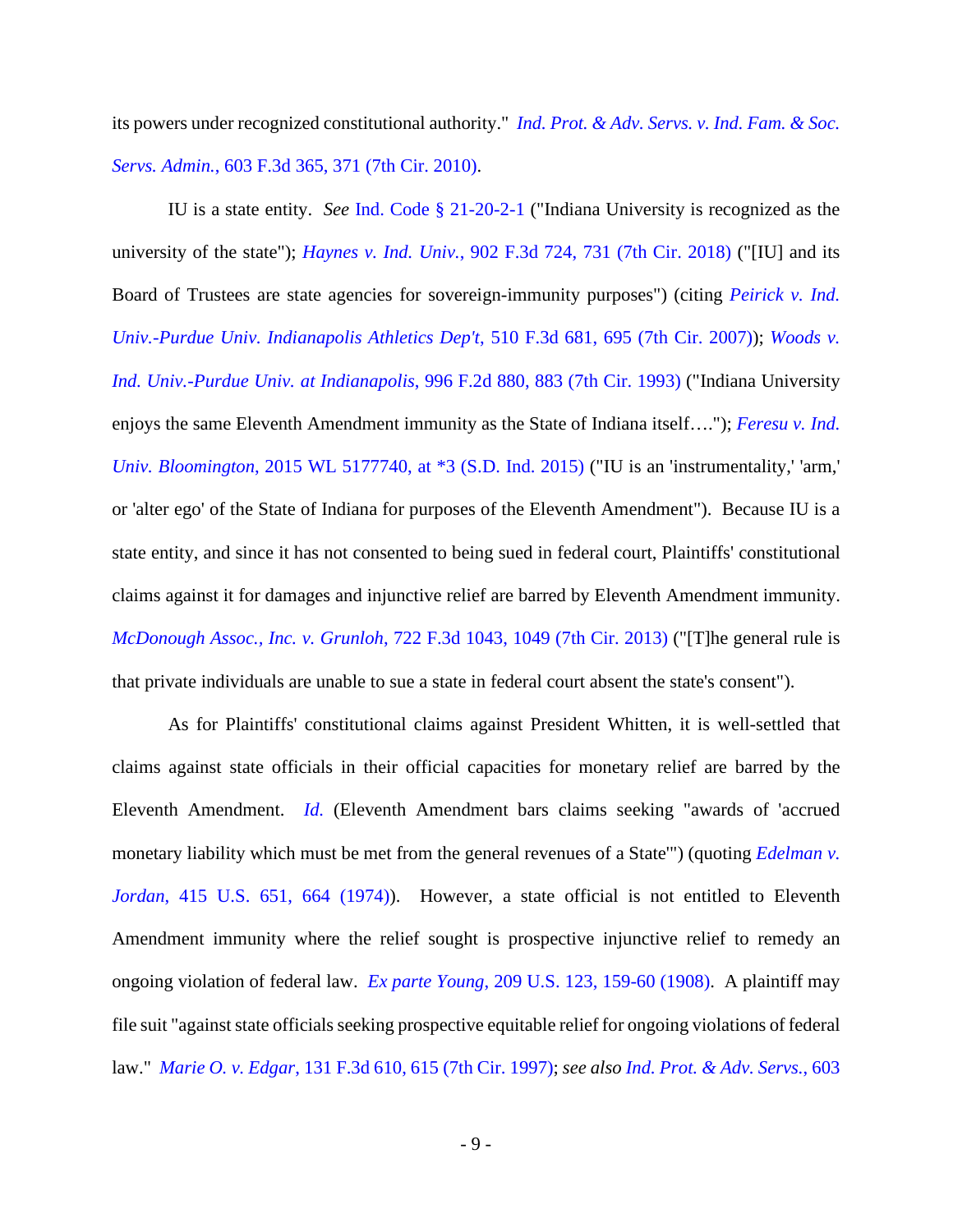[F.3d at 371](https://www.westlaw.com/Document/I127b952d4e0b11dfa7ada84b8dc24cbf/View/FullText.html?transitionType=Default&contextData=(sc.Default)&VR=3.0&RS=da3.0&fragmentIdentifier=co_pp_sp_506_371) (discussing exceptions to the Eleventh Amendment's bar to actions in federal court against state officials acting in their official capacities). Accordingly, Eleventh Amendment immunity shields President Whitten from Plaintiffs' constitutional claims to the extent they seek monetary or declaratory relief, but not to the extent that they seek prospective injunctive relief.

The Court **GRANTS** Defendants' Motion to Dismiss Plaintiffs' constitutional claims against IU and Plaintiffs' constitutional claims against President Whitten to the extent that those claims seek monetary or declaratory relief. The Court goes on to discuss the viability of Plaintiffs' constitutional claims against President Whitten to the extent that they seek prospective injunctive relief.

# *2. Whether Plaintiffs Have Stated A Claim For Constitutional Violations Against President Whitten*

In support of their Motion to Dismiss, Defendants argue that Plaintiffs' constitutional claims are premised on IU conducting searches by tracking Plaintiffs' movements with their CrimsonCards, retaining the data, and continuing to access the data without giving the subject of the search an opportunity to obtain precompliance review before a neutral decisionmaker. [\[Filing](https://ecf.insd.uscourts.gov/doc1/07318468858?page=9)  [No. 20 at 9.](https://ecf.insd.uscourts.gov/doc1/07318468858?page=9)] Defendants argue that these allegations do not amount to a search under the Fourth Amendment because IU did not infringe upon Plaintiffs' privacy. [\[Filing No. 20 at 10-11.](https://ecf.insd.uscourts.gov/doc1/07318468858?page=10)] Defendants assert that IU owns all CrimsonCards, and IU policy provides that "'permission to access institutional data should be granted to all eligible employees and designated appointees of the university for all legitimate university purposes.'" [\[Filing No. 20 at 10.](https://ecf.insd.uscourts.gov/doc1/07318468858?page=10)] They assert that IU accessed the Swipe Data "to protect the safety and well-being of its students, which is a legitimate university purpose under [IU] policy." [\[Filing No. 20 at 10](https://ecf.insd.uscourts.gov/doc1/07318468858?page=10) (quoting [Filing No. 20-3 at 4\)](https://ecf.insd.uscourts.gov/doc1/07318468861?page=4).] Defendants also point to the back of the CrimsonCard, which states that use of the card "constitutes acceptance of the CrimsonCard terms and conditions," and that the card "is the property of [IU]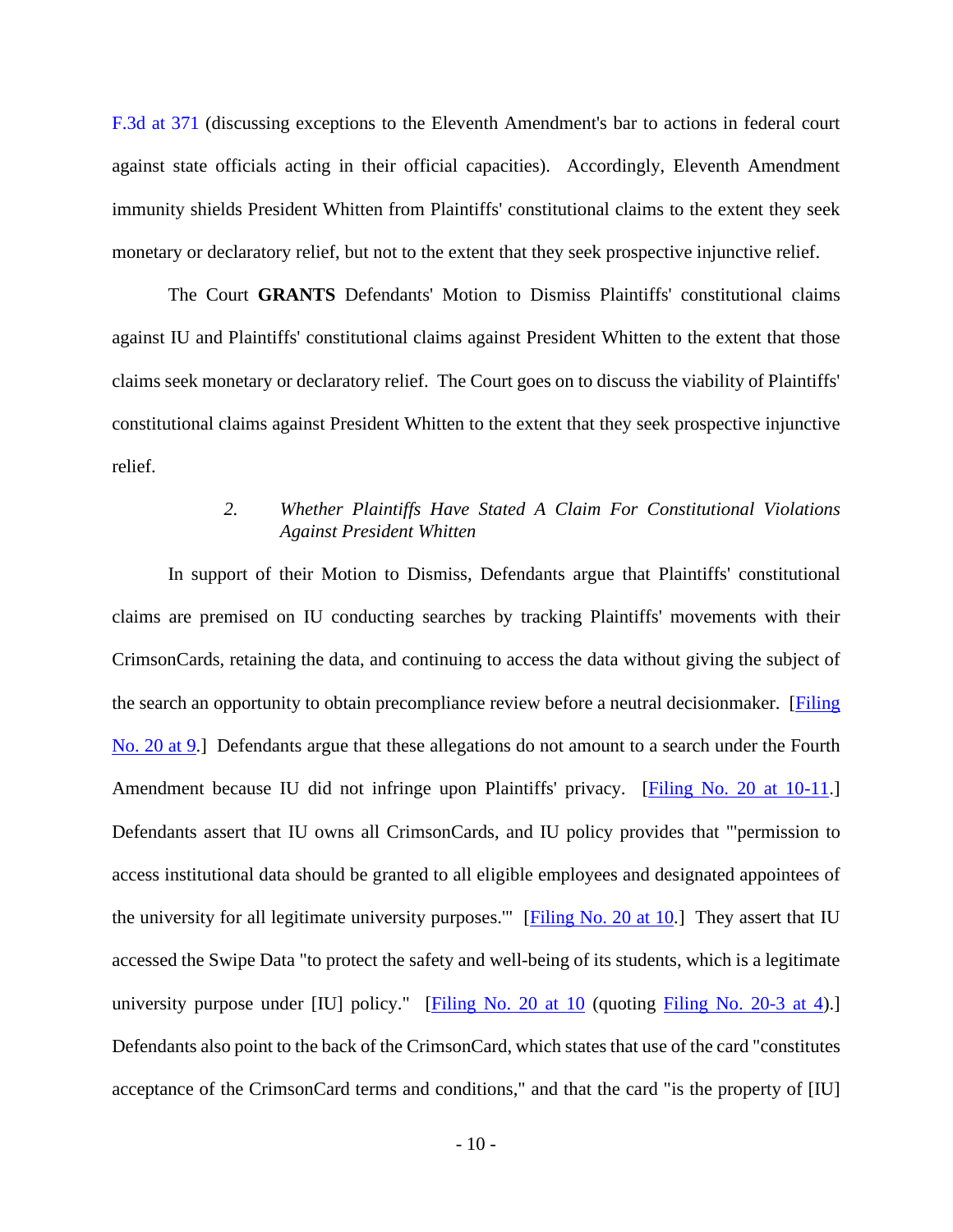and is intended for use only by [IU] and its affiliates." [\[Filing No. 20 at 11.](https://ecf.insd.uscourts.gov/doc1/07318468858?page=11)] Defendants argue further that Plaintiffs did not have a reasonable expectation of privacy in their use of the CrimsonCard because they were "aware of the capabilities of the CrimsonCard, and its connection to both IU and University life, from the very beginning." [\[Filing No. 20 at 12.](https://ecf.insd.uscourts.gov/doc1/07318468858?page=12)] Defendants note that the CrimsonCard Terms and Conditions state that the CrimsonCard is used "to verify [students' and employees'] identity and manage access to university services and facilities," and that users are required to obtain a replacement if the magnetic strip is damaged or becomes unreadable. [\[Filing No. 20 at 13.](https://ecf.insd.uscourts.gov/doc1/07318468858?page=13)] Further, Defendants argue that Plaintiffs' movements were out in the open and "anyone could have visually observed [them]," so tracking their movements in not considered a search. [\[Filing No. 20 at 14.](https://ecf.insd.uscourts.gov/doc1/07318468858?page=14)] Defendants distinguish the Swipe Data from data gathered from a GPS device installed on a car, and note that the Swipe Data "provides a single data point for each 'swipe' or access to a student's residence hall or dorm room," but does not show where Plaintiffs went when they were inside or what they did while inside. [\[Filing No. 20 at 15-16](https://ecf.insd.uscourts.gov/doc1/07318468858?page=15) (emphasis omitted).] Defendants assert that Plaintiffs accepted the CrimsonCard in exchange for the privilege of attending IU and for using the conveniences afforded by the CrimsonCard, and cannot now object to IU's use of the Swipe Data for the legitimate purpose of investigating an alleged hazing incident. [\[Filing No. 20 at 16.](https://ecf.insd.uscourts.gov/doc1/07318468858?page=16)] They argue that the Swipe Data constitutes IU's business records, since the CrimsonCards are IU property. [\[Filing No. 20 at 17.](https://ecf.insd.uscourts.gov/doc1/07318468858?page=17)] Finally, Defendants argue that even if gathering the Swipe Data is considered a search, any search was reasonable because the Swipe data was collected without physical entry into Plaintiffs' homes and it was not collected with prosecutorial intent – but rather to confirm that Plaintiffs were not the victims of hazing. [\[Filing No. 20 at 20.](https://ecf.insd.uscourts.gov/doc1/07318468858?page=20)]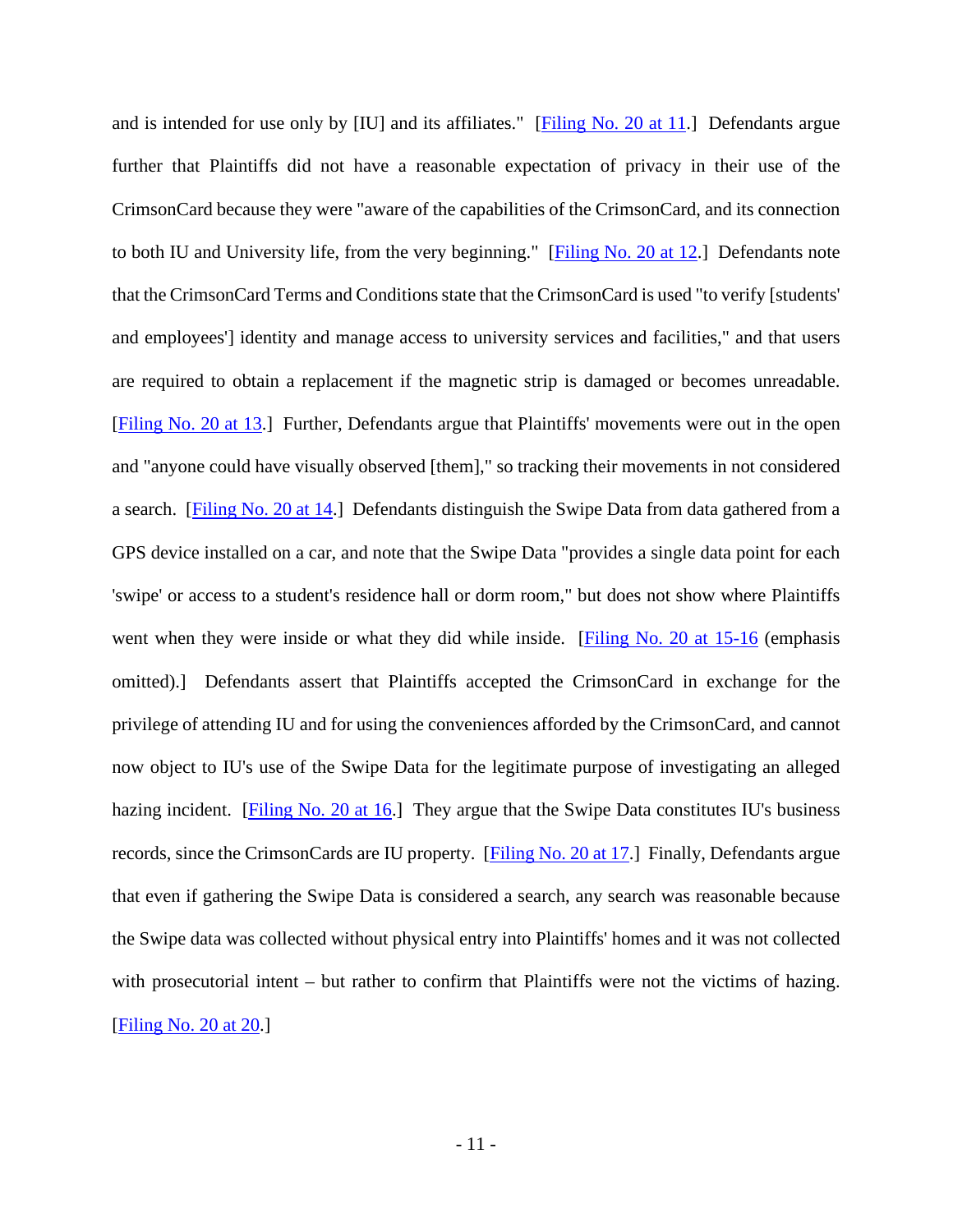In response, Plaintiffs point to case law which they contend stands for the proposition that students enjoy the protection of the Fourth Amendment in their dormitory rooms. [\[Filing No. 28](https://ecf.insd.uscourts.gov/doc1/07318510715?page=7)  [at 7.](https://ecf.insd.uscourts.gov/doc1/07318510715?page=7)] They distinguish cases allowing universities to routinely inspect dorm rooms, and contend that IU's use of Swipe Data "is fundamentally a prosecutorial function that implicates [IU's] role as the government, rather than its role as landlord." [\[Filing No. 28 at 12.](https://ecf.insd.uscourts.gov/doc1/07318510715?page=12)] They note that IU "was investigating alleged off-campus conduct and the search of Plaintiffs' [Swipe Data] to determine their presence in the dorms was orthogonal to that investigation." [\[Filing No. 28 at 12.](https://ecf.insd.uscourts.gov/doc1/07318510715?page=12)] Plaintiffs also argue that they did not consent to the gathering and use of Swipe Data because they could not waive their constitutional rights "unwittingly or by implication." [\[Filing No. 28 at 12.](https://ecf.insd.uscourts.gov/doc1/07318510715?page=12)] They contend that even if using the Swipe Data was considered an administrative search, they would then be entitled to "precompliance review before a neutral decisionmaker." [\[Filing No. 28 at 13.](https://ecf.insd.uscourts.gov/doc1/07318510715?page=13)] Finally, Plaintiffs argue that the Swipe Data "tracks [them] all around campus: where and when they eat, sleep, do laundry, study, shop, and even go to the bathroom – single datapoints add up to a comprehensive portrait of their movements." [\[Filing No. 28 at 19.](https://ecf.insd.uscourts.gov/doc1/07318510715?page=19)]

In their reply, Defendants argue that Plaintiffs focus on the interior of their dorm rooms, but that "[t]here are simply no allegations that support any inference that [IU] searched or entered [their] dorm rooms" or otherwise invaded their privacy in their homes. [\[Filing No. 33 at 6.](https://ecf.insd.uscourts.gov/doc1/07318537498?page=6)] They note that they only accessed limited Swipe Data for the time of the hazing incident and to determine whether members of Plaintiffs' pledge class were the victims of hazing. [\[Filing No. 33 at 6.](https://ecf.insd.uscourts.gov/doc1/07318537498?page=6)] Defendants assert that Plaintiffs' argument regarding IU's use of Swipe Data – that it was used to track Plaintiffs "all around campus" – is "vastly different from the allegations in their Complaint that [IU] retained only a few months of data and used it for the limited purpose of checking their whereabouts 'at the time of the [hazing] incident.'" [\[Filing No. 33 at 6-7.](https://ecf.insd.uscourts.gov/doc1/07318537498?page=6)] Defendants point again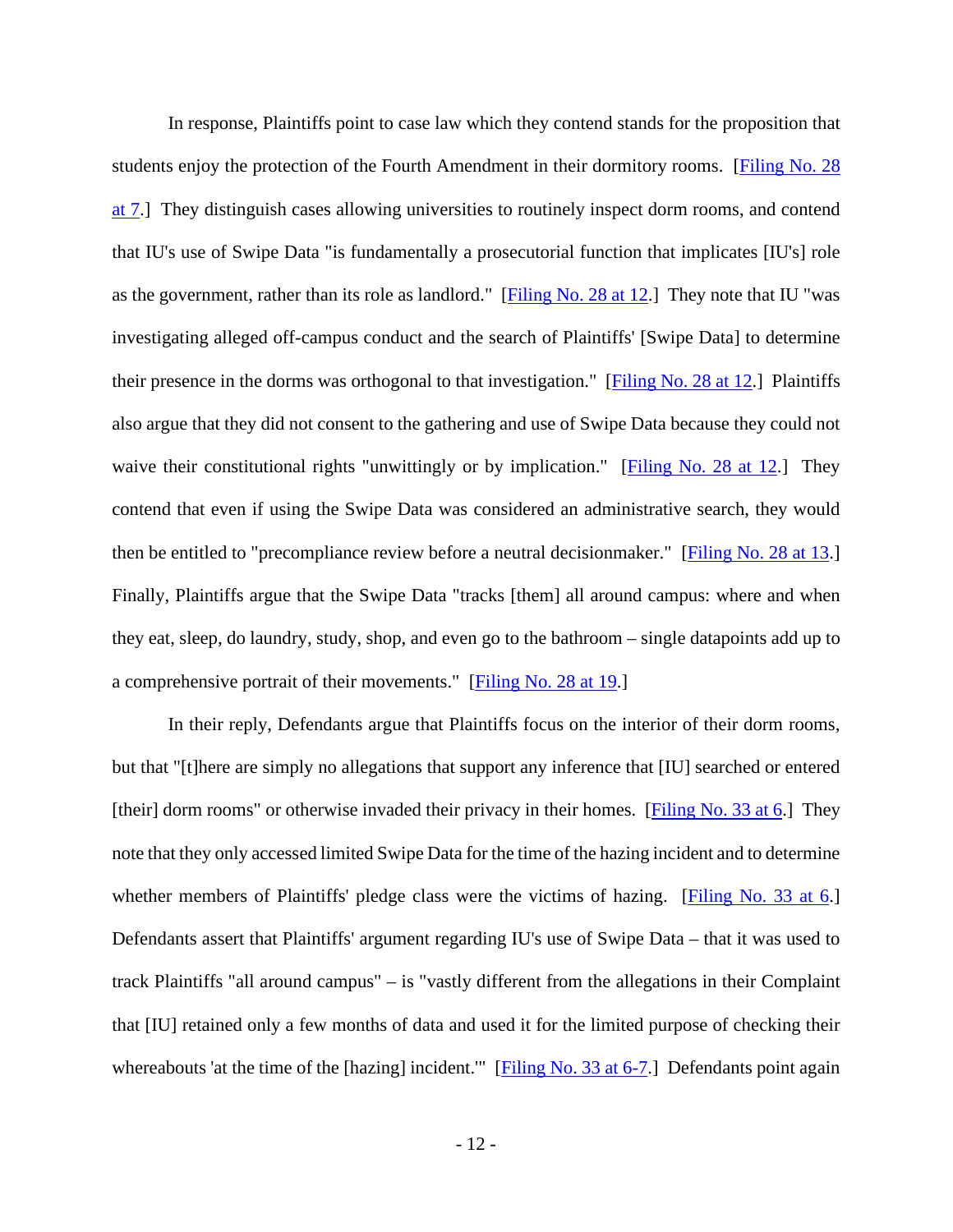to IU's policies, which provide that CrimsonCards and the Swipe Data are IU's property, and note that the CrimsonCard generates data when it is voluntarily used to access a building or room and not continuously or involuntarily. [\[Filing No. 33 at 8-9.](https://ecf.insd.uscourts.gov/doc1/07318537498?page=8)] Defendants reiterate their arguments that even if gathering and using the Swipe Data was a search, it was reasonable. [\[Filing No. 33 at 11-](https://ecf.insd.uscourts.gov/doc1/07318537498?page=11) [13.](https://ecf.insd.uscourts.gov/doc1/07318537498?page=11)]

The Fourth Amendment protects "[t]he right of the people to be secure in their persons, houses, papers, and effects, against unreasonable searches and seizures." [U.S. Const. amend. IV.](https://www.westlaw.com/Document/N9EEF30109DFA11D8A63DAA9EBCE8FE5A/View/FullText.html?transitionType=Default&contextData=(sc.Default)&VR=3.0&RS=da3.0) "The 'touchstone' of the Fourth Amendment analysis is whether a person has a 'constitutionally protected reasonable expectation of privacy.'" *Henry v. Hulett*[, 969 F.3d 769, 776-77 \(7th Cir.](https://www.westlaw.com/Document/I55f94600ddaa11ea8adfd2e9b6809280/View/FullText.html?transitionType=Default&contextData=(sc.Default)&VR=3.0&RS=da3.0&fragmentIdentifier=co_pp_sp_506_776)  [2020\)](https://www.westlaw.com/Document/I55f94600ddaa11ea8adfd2e9b6809280/View/FullText.html?transitionType=Default&contextData=(sc.Default)&VR=3.0&RS=da3.0&fragmentIdentifier=co_pp_sp_506_776) (quoting *Oliver v. United States*[, 466 U.S. 170, 177 \(1984\)\)](https://www.westlaw.com/Document/Ia09a8c899c9a11d993e6d35cc61aab4a/View/FullText.html?transitionType=Default&contextData=(sc.Default)&VR=3.0&RS=da3.0&fragmentIdentifier=co_pp_sp_780_177). To trigger protection, an individual must have "a subjective expectation of privacy and…society [must be] prepared to recognize [that expectation] as reasonable." *United States v. Hammond*[, 996 F.3d 374, 383-84 \(7th](https://www.westlaw.com/Document/I60f39180a6ec11ebbbbbabec583fa227/View/FullText.html?transitionType=Default&contextData=(sc.Default)&VR=3.0&RS=da3.0&fragmentIdentifier=co_pp_sp_506_383)  [Cir. 2021\)](https://www.westlaw.com/Document/I60f39180a6ec11ebbbbbabec583fa227/View/FullText.html?transitionType=Default&contextData=(sc.Default)&VR=3.0&RS=da3.0&fragmentIdentifier=co_pp_sp_506_383) (quotations and citations omitted). "To determine whether someone has a legitimate expectation of privacy, courts must consider (1) whether that person, by his conduct, has exhibited an actual, subjective expectation of privacy and (2) whether his expectation of privacy is one that society is prepared to recognize as reasonable." *United States v. Sawyer*[, 929 F.3d 497, 499 \(7th](https://www.westlaw.com/Document/Ibdb17550a28311e98eaef725d418138a/View/FullText.html?transitionType=Default&contextData=(sc.Default)&VR=3.0&RS=da3.0&fragmentIdentifier=co_pp_sp_506_499)  [Cir. 2019\).](https://www.westlaw.com/Document/Ibdb17550a28311e98eaef725d418138a/View/FullText.html?transitionType=Default&contextData=(sc.Default)&VR=3.0&RS=da3.0&fragmentIdentifier=co_pp_sp_506_499)

The Seventh Circuit has instructed that a search occurs "either when the government physically intrudes without consent upon 'a constitutionally protected area in order to obtain information,' or 'when an expectation of privacy that society is prepared to consider reasonable is infringed.'" *United States v. Thompson*[, 811 F.3d 944, 948 \(7th Cir. 2016\)](https://www.westlaw.com/Document/Ifcae355bc9ca11e5b4bafa136b480ad2/View/FullText.html?transitionType=Default&contextData=(sc.Default)&VR=3.0&RS=da3.0&fragmentIdentifier=co_pp_sp_506_948) (quoting *[United States](https://www.westlaw.com/Document/I0fda9f29444a11e18da7c4363d0963b0/View/FullText.html?transitionType=Default&contextData=(sc.Default)&VR=3.0&RS=da3.0&fragmentIdentifier=co_pp_sp_780_407)  v. Jones*[, 565 U.S. 400, 407 \(2012\)](https://www.westlaw.com/Document/I0fda9f29444a11e18da7c4363d0963b0/View/FullText.html?transitionType=Default&contextData=(sc.Default)&VR=3.0&RS=da3.0&fragmentIdentifier=co_pp_sp_780_407) and *United States v. Karo*[, 468 U.S. 705, 712 \(1984\)\)](https://www.westlaw.com/Document/I2371c1f39c1e11d9bdd1cfdd544ca3a4/View/FullText.html?transitionType=Default&contextData=(sc.Default)&VR=3.0&RS=da3.0&fragmentIdentifier=co_pp_sp_780_712). Only searches which are unreasonable violate the Fourth Amendment. *[Florida v. Jimeno](https://www.westlaw.com/Document/I5df262939c9011d9bc61beebb95be672/View/FullText.html?transitionType=Default&contextData=(sc.Default)&VR=3.0&RS=da3.0&fragmentIdentifier=co_pp_sp_780_250)*, 500 U.S. 248,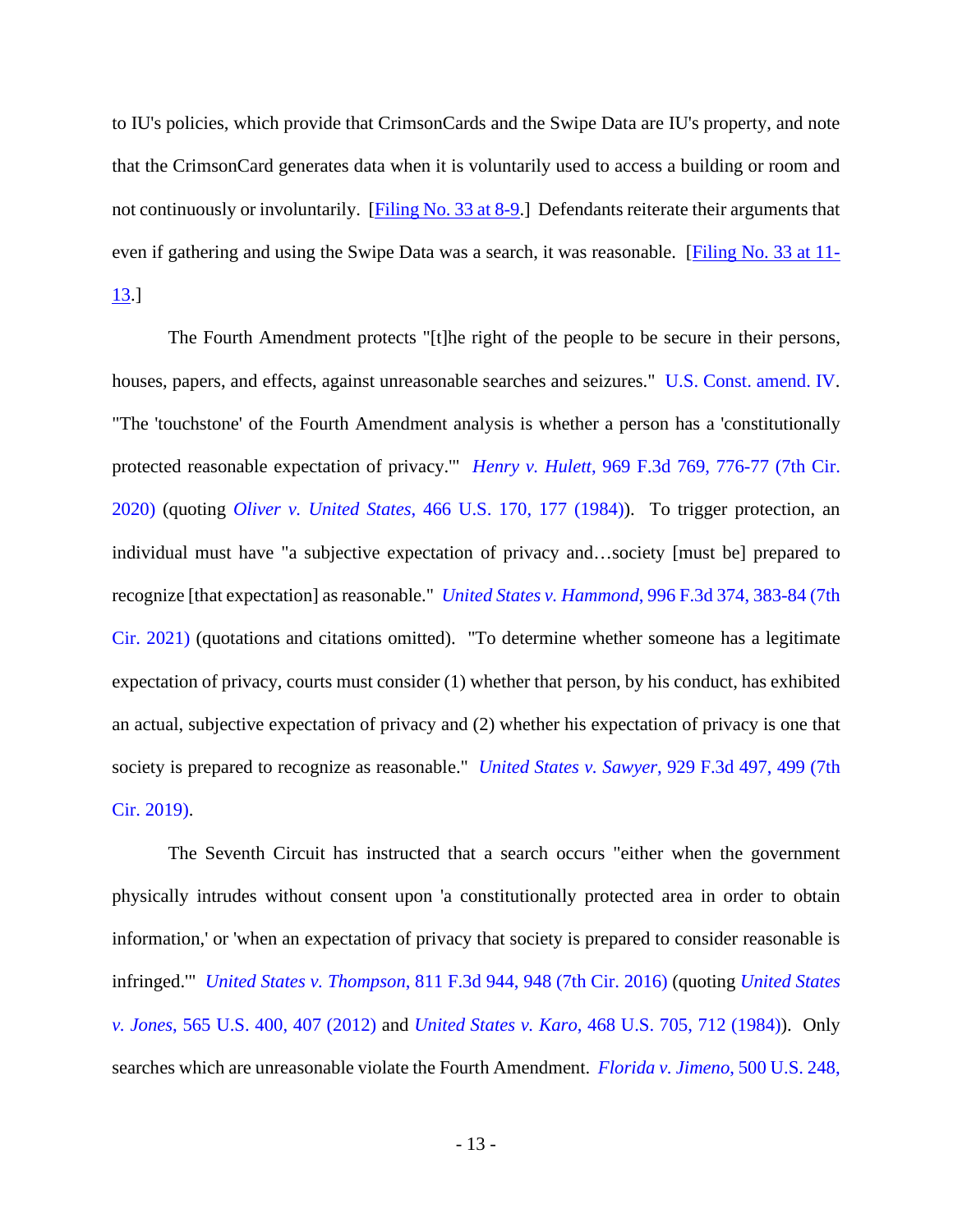[250 \(1991\).](https://www.westlaw.com/Document/I5df262939c9011d9bc61beebb95be672/View/FullText.html?transitionType=Default&contextData=(sc.Default)&VR=3.0&RS=da3.0&fragmentIdentifier=co_pp_sp_780_250) When an alleged search is not performed as part of a criminal investigation, the Court may "turn immediately to an assessment of whether [the search is] reasonable." *[Naperville Smart](https://www.westlaw.com/Document/Ia957ff80a1b111e89fc9c0a8a8f09d21/View/FullText.html?transitionType=Default&contextData=(sc.Default)&VR=3.0&RS=da3.0&fragmentIdentifier=co_pp_sp_506_528)  [Meter Awareness v. City of Naperville](https://www.westlaw.com/Document/Ia957ff80a1b111e89fc9c0a8a8f09d21/View/FullText.html?transitionType=Default&contextData=(sc.Default)&VR=3.0&RS=da3.0&fragmentIdentifier=co_pp_sp_506_528)*, 900 F.3d 521, 528 (7th Cir. 2018). The Court follows this principle, assumes without deciding that a search occurred, and turns directly to the question of whether the search was reasonable.

In order to determine whether a search was reasonable, the Seventh Circuit has instructed that the Court should "balance[e] [the search's] intrusion on the individual's Fourth Amendment interests against its promotion of legitimate government interests." *[Hiibel v. Sixth Judicial Dist.](https://www.westlaw.com/Document/Ia0a450809c9a11d993e6d35cc61aab4a/View/FullText.html?transitionType=Default&contextData=(sc.Default)&VR=3.0&RS=da3.0&fragmentIdentifier=co_pp_sp_780_187)  Court*[, 542 U.S. 177, 187-88 \(2004\);](https://www.westlaw.com/Document/Ia0a450809c9a11d993e6d35cc61aab4a/View/FullText.html?transitionType=Default&contextData=(sc.Default)&VR=3.0&RS=da3.0&fragmentIdentifier=co_pp_sp_780_187) *see also United States v. White*[, 781 F.3d 858, 862 \(7th Cir.](https://www.westlaw.com/Document/Ib4e068a3d34411e4a795ac035416da91/View/FullText.html?transitionType=Default&contextData=(sc.Default)&VR=3.0&RS=da3.0&fragmentIdentifier=co_pp_sp_506_862)  [2015\).](https://www.westlaw.com/Document/Ib4e068a3d34411e4a795ac035416da91/View/FullText.html?transitionType=Default&contextData=(sc.Default)&VR=3.0&RS=da3.0&fragmentIdentifier=co_pp_sp_506_862) This requires considering "[t]he totality of the circumstances" by assessing "one's status and privacy expectations and the context in which the search occurs." *[United States v. Wood](https://www.westlaw.com/Document/I26215a301d8411eaa49a848616f1a2d2/View/FullText.html?transitionType=Default&contextData=(sc.Default)&VR=3.0&RS=da3.0&fragmentIdentifier=co_pp_sp_7903_565)*, 426 [F.Supp.3d 560, 565-66 \(N.D. Ind. 2019\)](https://www.westlaw.com/Document/I26215a301d8411eaa49a848616f1a2d2/View/FullText.html?transitionType=Default&contextData=(sc.Default)&VR=3.0&RS=da3.0&fragmentIdentifier=co_pp_sp_7903_565) (citing *[Vernonia Sch. Dist. 47J v. Acton](https://www.westlaw.com/Document/Ia48c6e9c9c4a11d991d0cc6b54f12d4d/View/FullText.html?transitionType=Default&contextData=(sc.Default)&VR=3.0&RS=da3.0&fragmentIdentifier=co_pp_sp_780_654)*, 515 U.S. 646, [654 \(1995\)\)](https://www.westlaw.com/Document/Ia48c6e9c9c4a11d991d0cc6b54f12d4d/View/FullText.html?transitionType=Default&contextData=(sc.Default)&VR=3.0&RS=da3.0&fragmentIdentifier=co_pp_sp_780_654).

The Court first considers Plaintiffs' status and privacy expectations. Plaintiffs allege that they were students at IU when their Swipe Data was accessed, and when they became IU students, they received their CrimonCards and had access to the CrimsonCard Terms and Conditions. The CrimsonCard itself states on the back that the user of the card accepts its terms and conditions, and that the card is the property of IU. [\[Filing No. 20 at 11.](https://ecf.insd.uscourts.gov/doc1/07318468858?page=11)] The CrimsonCard Terms and Conditions state that the CrimsonCard is used "to verify [a student's] identity and manage access to [IU] services and facilities." [\[Filing No. 20-1 at 2.](https://ecf.insd.uscourts.gov/doc1/07318468859?page=2)] Given that Plaintiffs were on notice that the CrimsonCard was used to access IU's services and facilities, and that IU owned the card, it is not reasonable to conclude that Plaintiffs expected their use of the CrimsonCard – which, in turn, reflected which IU facilities and services they accessed – to be private. The Court finds that this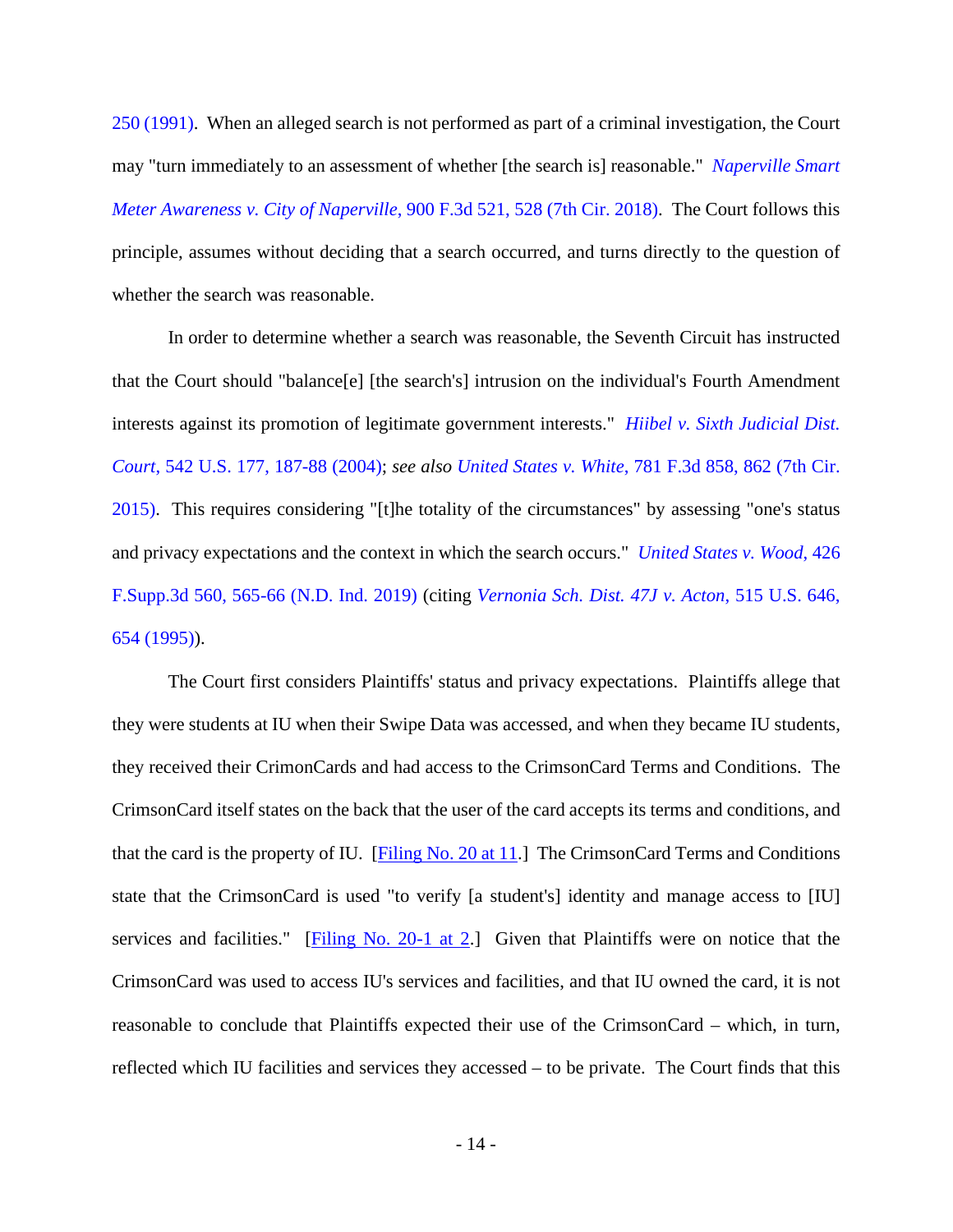is particularly true in today's day and age, when Plaintiffs were likely carrying cell phones which also could be used to track their locations to some extent, and where cameras on buildings, traffic lights, and businesses were likely to capture many of Plaintiffs' public movements. While the CrimsonCard does not explicitly state that Plaintiffs were agreeing to IU using the Swipe Data to verify their whereabout at a specific point in time, Plaintiffs were certainly on notice that the CrimsonCard would reflect their movements to some degree.

As for the context in which the search occurred, Plaintiffs allege that IU retains "historical records" of Swipe Data, and "retained the [Swipe Data] for several months and used it to check the alibis of several students – including Plaintiffs." [Filing No. 1 at  $3-4$ .] But Plaintiffs only allege that Defendants accessed their personal Swipe Data for a limited time period, and for the purpose of checking Plaintiffs' whereabouts at the time of the hazing incident for which the Beta Theta Pi house was ultimately disciplined. *See [Naperville Smart Meter Awareness](https://www.westlaw.com/Document/Ia957ff80a1b111e89fc9c0a8a8f09d21/View/FullText.html?transitionType=Default&contextData=(sc.Default)&VR=3.0&RS=da3.0&fragmentIdentifier=co_pp_sp_506_528)*, 900 F.3d at [528](https://www.westlaw.com/Document/Ia957ff80a1b111e89fc9c0a8a8f09d21/View/FullText.html?transitionType=Default&contextData=(sc.Default)&VR=3.0&RS=da3.0&fragmentIdentifier=co_pp_sp_506_528) (finding that collection of energy use data was a reasonable search and noting "[c]ritically, Naperville conducts the search with no prosecutorial intent. Employees of the city's public utility – not law enforcement – collect and review the data"). Plaintiffs do not allege that IU used the Swipe Data to track their movements all around campus, or to track their locations for an extended period of time. The collection of Swipe Data is "far less invasive than the prototypical Fourth Amendment search of a home." *[Id.](https://www.westlaw.com/Document/Ia957ff80a1b111e89fc9c0a8a8f09d21/View/FullText.html?transitionType=Default&contextData=(sc.Default)&VR=3.0&RS=da3.0)* Moreover, the limited nature of Defendants' use of the Swipe Data, as alleged in the Complaint, indicates that the Swipe Data does not provide "an intimidate window into [a student's] life, revealing…his familial, political, professional, religious, and sexual associations" to the degree the United States Supreme Court has recognized as unreasonable. *Carpenter v. U.S.*[, 138 S.Ct. 2206, 2217 \(2018\).](https://www.westlaw.com/Document/Iebe9c7e2761f11e89d59c04243316042/View/FullText.html?transitionType=Default&contextData=(sc.Default)&VR=3.0&RS=da3.0&fragmentIdentifier=co_pp_sp_708_2217) Finally, according to Plaintiffs' own allegations, the Swipe Data was used to verify Plaintiffs' whereabouts at the time of the alleged hazing incident,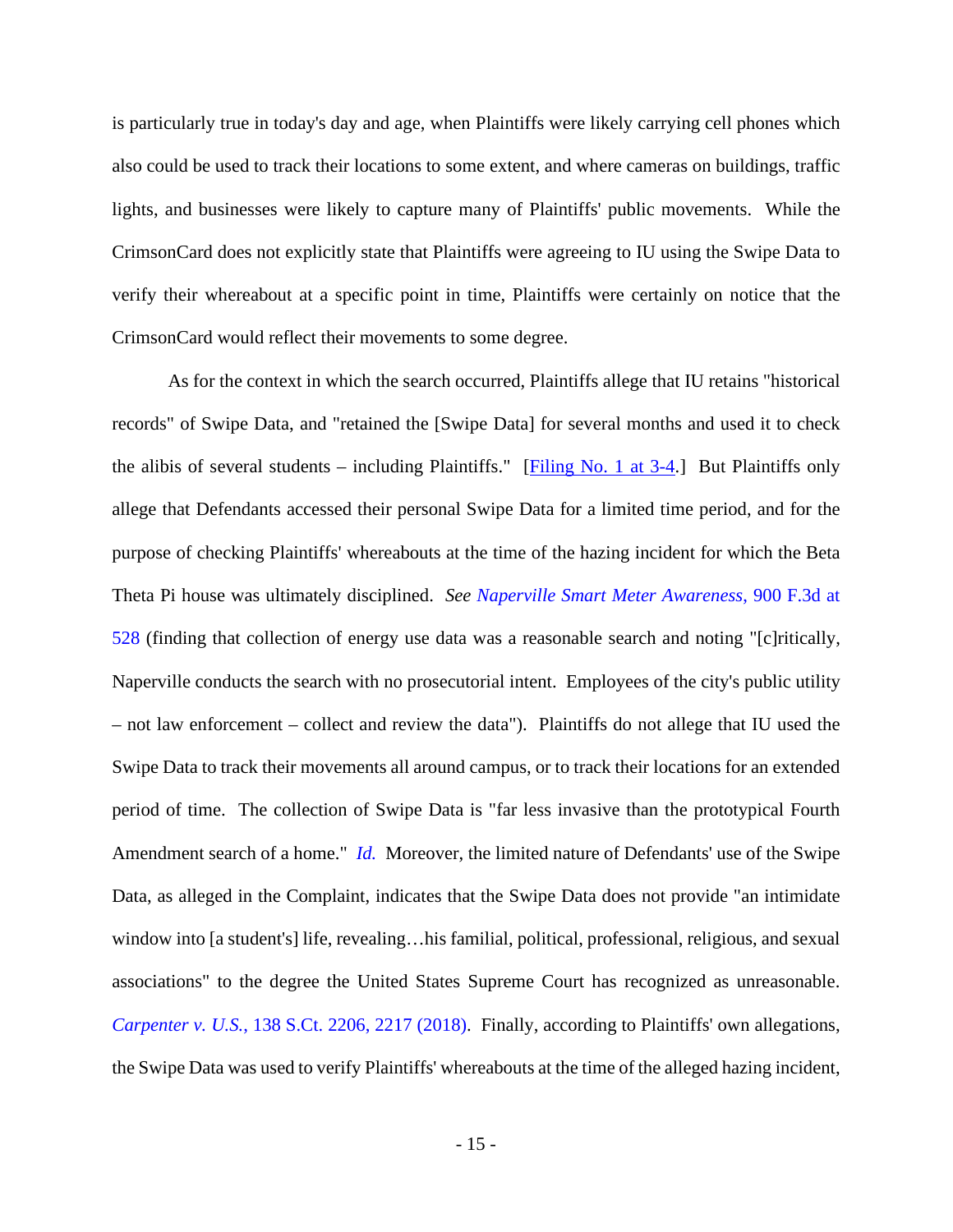and "as freshmen pledges, [Plaintiffs] would have been far more likely to be the victims of any hazing activity, rather than the perpetrators." [\[Filing No. 1 at 4.](https://ecf.insd.uscourts.gov/doc1/07318261820?page=4)] In other words, as Plaintiffs allege, the Swipe Data was used to ensure Plaintiffs' safety by confirming that Plaintiffs were not subjected to hazing – an interest the Court finds to be plainly legitimate.

In short, the Court finds that, assuming a search occurred in the first instance, such a search was reasonable based on Plaintiffs' status as IU students who agreed to the Terms and Conditions of the CrimsonCard, and based on IU's limited, non-prosecutorial use of the Swipe Data to confirm that Plaintiffs were not present during a hazing incident. The Court **GRANTS** Defendants' Motion to Dismiss Plaintiffs' constitutional claims against President Whitten to the extent that they seek prospective injunctive relief.

#### **B. Breach of Contract Claim**

In support of their Motion to Dismiss, Defendants argue that they are entitled to Eleventh Amendment immunity on Plaintiffs' breach of contract claim because the Court's supplemental jurisdiction does not extend to state-law claims against "non-consenting state defendants." [\[Filing](https://ecf.insd.uscourts.gov/doc1/07318468858?page=8)  [No. 20 at 8](https://ecf.insd.uscourts.gov/doc1/07318468858?page=8) (quotation omitted).] Defendants also argue that Plaintiffs lack standing to assert a breach of contract claim because they do not allege any injury, and that IU did not breach a contract with Plaintiffs. [\[Filing No. 20 at 21-29.](https://ecf.insd.uscourts.gov/doc1/07318468858?page=21)]

In response, Plaintiffs argue that privacy violations constitute an inherent injury, and that retaining the Swipe Data caused an ongoing injury. [\[Filing No. 28 at 21.](https://ecf.insd.uscourts.gov/doc1/07318510715?page=21)] They contend that IU breached its own policies by using the Swipe Data "to check past entries to University buildings to check the alibis of students during an investigation," and that this "does not comport with the intended purpose of the [CrimsonCard]." [\[Filing No. 28 at 22-23.](https://ecf.insd.uscourts.gov/doc1/07318510715?page=22)]

In their reply, Defendants reiterate many of their arguments. [\[Filing No. 33 at 13-20.](https://ecf.insd.uscourts.gov/doc1/07318537498?page=13)]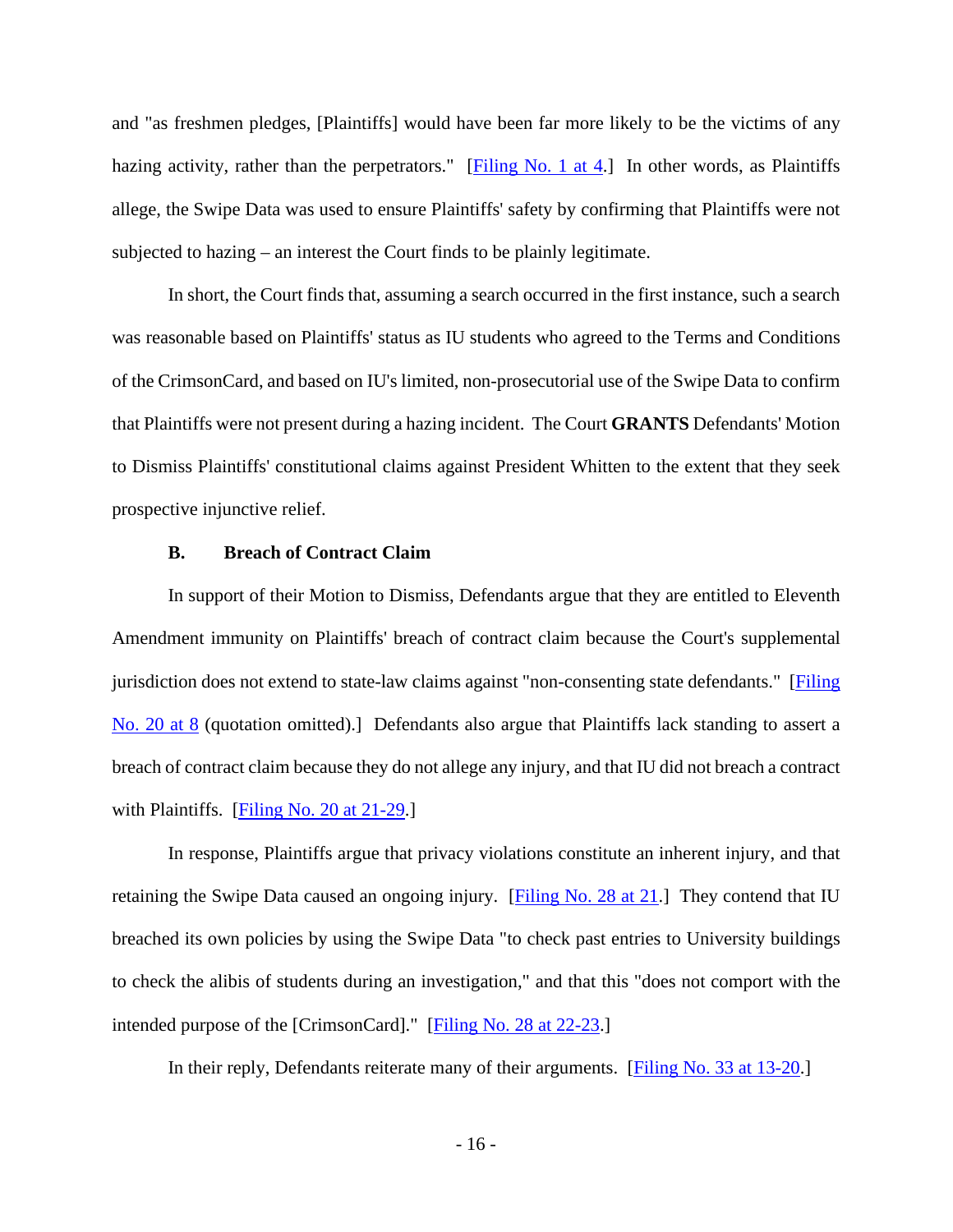Because the Court has dismissed all of Plaintiffs' federal claims, it must determine whether it will exercise jurisdiction over Plaintiffs' breach of contract claim. A district court ultimately has discretion whether to exercise supplemental jurisdiction over a plaintiff's state law claims. *[Carlsbad Tech., Inc. v. HIF Bio, Inc.](https://www.westlaw.com/Document/Ic93d7c1438a611deb23ec12d34598277/View/FullText.html?transitionType=Default&contextData=(sc.Default)&VR=3.0&RS=da3.0&fragmentIdentifier=co_pp_sp_780_639)*, 556 U.S. 635, 639 (2009); [28 U.S.C. §](https://www.westlaw.com/Document/NCCC85ED0A35911D88B25BBE406C5D950/View/FullText.html?transitionType=Default&contextData=(sc.Default)&VR=3.0&RS=da3.0) 1367(c) ("The district courts may decline to exercise supplemental jurisdiction over a claim…if…the district court has dismissed all claims over which it has original jurisdiction…"). When deciding whether to exercise supplemental jurisdiction, "a federal court should consider and weigh in each case, and at every stage of the litigation, the values of judicial economy, convenience, fairness, and comity." *[City of Chicago v. Int'l Coll. of Surgeons](https://www.westlaw.com/Document/I6b243bc39c2511d9bc61beebb95be672/View/FullText.html?transitionType=Default&contextData=(sc.Default)&VR=3.0&RS=da3.0&fragmentIdentifier=co_pp_sp_780_173)*, 522 U.S. 156, 173 (1997) (quotations and citations omitted).

The Court finds that the balance of factors weighs in favor of declining to exercise supplemental jurisdiction over the remaining state law claim. First, as to judicial economy, the parties have not yet engaged in discovery on the breach of contract claim. Second, as far as convenience, witnesses and evidence related to the breach of contract claim would likely be located in Bloomington, where a state court could decide the claim, and not in Indianapolis, where this Court is located. And third and fourth, whether IU breached the Terms and Conditions of the CrimsonCard or its own policies through activities which occurred at a university located in Bloomington is quintessentially a local issue which is best decided by a state court, making the interests of fairness and comity factors weigh in favor of this Court declining to exercise supplemental jurisdiction over the state law breach of contract claim.

The Court **DENIES** Defendants' Motion to Dismiss Plaintiffs' breach of contract claim, but declines to exercise supplemental jurisdiction over that claim and **DISMISSES** it **WITHOUT PREJUDICE** to re-file that claim in state court.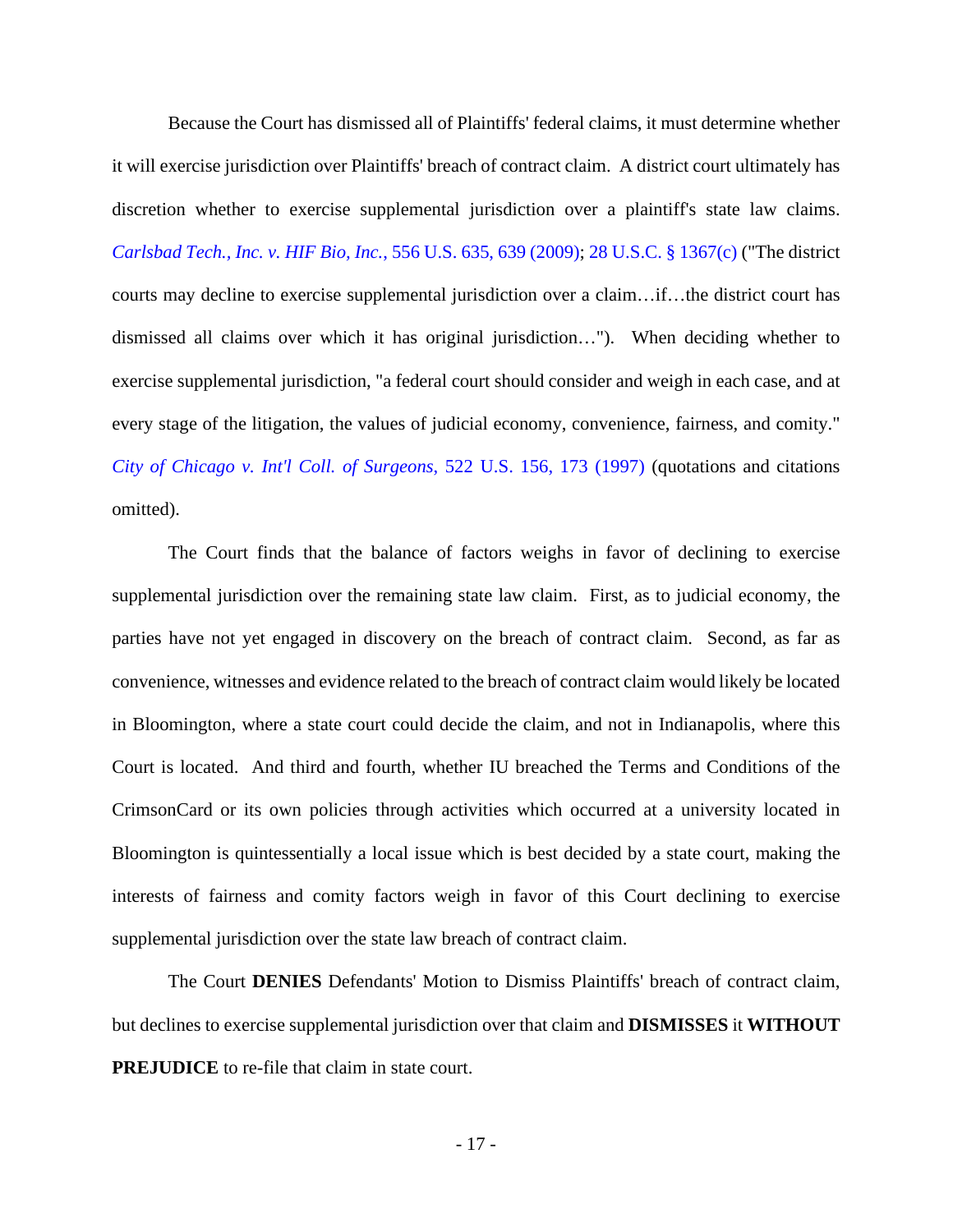# **IV. CONCLUSION**

One day, in a not-so-distant future, millions of Americans may well wake up in a smart-home-dotted nation. As they walk out their front doors, cameras installed on nearby doorbells, vehicles, and municipal traffic lights will sense and record their movements, documenting their departure times, catching glimpses of their phone screens, and taking note of the people that accompany them. These future Americans will traverse their communities under the perpetual gaze of cameras…. [A]s society's uptake of a new technology waxes – cars, GPS devices, cameras, and the Internet come to mind – expectations of privacy in those technologies wane. In today's interconnected, globalized, and increasingly digital world, for example, Americans largely accept that cell phones will track their locations, their Internet usage will leave digital footprints, and ever-watching fixed cameras will monitor their movements. These evolving expectations thus continually undermine themselves. As long as the government moves discreetly with the times, its use of advanced technologies will likely not breach society's reconstituted (non)expectations of privacy.

*United States v. Tuggle*[, 4 F.4th 505, 509-10 \(7th Cir. 2021\).](https://1.next.westlaw.com/Document/I155e52d0e4ec11eba48ad8c74eab983c/View/FullText.html?transitionType=UniqueDocItem&contextData=(sc.Default)&userEnteredCitation=4+f4th+505) Given the very limited scope of

Plaintiffs' reasonable privacy expectations as IU students required to use the CrimsonCard to

access various facilities and use certain amenities, and the context in which Plaintiffs allege that

IU used the Swipe Data, the Court finds that Plaintiffs have not plausibly alleged that IU's use of

the Swipe Data, to the extent it constituted a search, was unreasonable. Accordingly, the Court:

• **GRANTS** Defendants' Motion to Dismiss to the extent that it **DISMISSES [19]** Plaintiffs' federal constitutional claims **WITH PREJUDICE**; [3](#page-17-0) and

<span id="page-17-0"></span><sup>&</sup>lt;sup>3</sup> The Court is dismissing Plaintiffs' constitutional claims with prejudice. Pursuant to Federal Rule [of Civil Procedure 15\(a\)\(1\)\(B\),](https://www.westlaw.com/Document/N65EAF460B96211D8983DF34406B5929B/View/FullText.html?transitionType=Default&contextData=(sc.Default)&VR=3.0&RS=da3.0) a plaintiff may amend his complaint once as a matter of course in response to a motion to dismiss. Fed. R. Civ. P.  $15(a)(1)(B)$ . The 2009 notes to that rule emphasize that this amendment "will force the pleader to consider carefully and promptly the wisdom of amending to meet the arguments in the motion. A responsive amendment may avoid the need to decide the motion or reduce the number of issues to be decided, and will expedite determination of issues that otherwise might be raised seriatim." Plaintiffs chose not to exercise their right to amend their Complaint pursuant to Rule 15(a)(1)(B) in response to Defendants' Motion to Dismiss but, instead, chose to brief the motion and have the Court adjudicate the issues. The Court is not required to give Plaintiffs another chance to plead their claims because they have already had an opportunity to cure deficiencies in their pleadings. *See [Emery v. Am. Gen. Fin., Inc.](https://www.westlaw.com/Document/I72b663b3943a11d993e6d35cc61aab4a/View/FullText.html?transitionType=Default&contextData=(sc.Default)&VR=3.0&RS=da3.0&fragmentIdentifier=co_pp_sp_506_1322)*, 134 F.3d [1321, 1322-23 \(7th Cir. 1998\).](https://www.westlaw.com/Document/I72b663b3943a11d993e6d35cc61aab4a/View/FullText.html?transitionType=Default&contextData=(sc.Default)&VR=3.0&RS=da3.0&fragmentIdentifier=co_pp_sp_506_1322) Consequently, the Court, in its discretion, dismisses Plaintiffs' constitutional claims with prejudice.